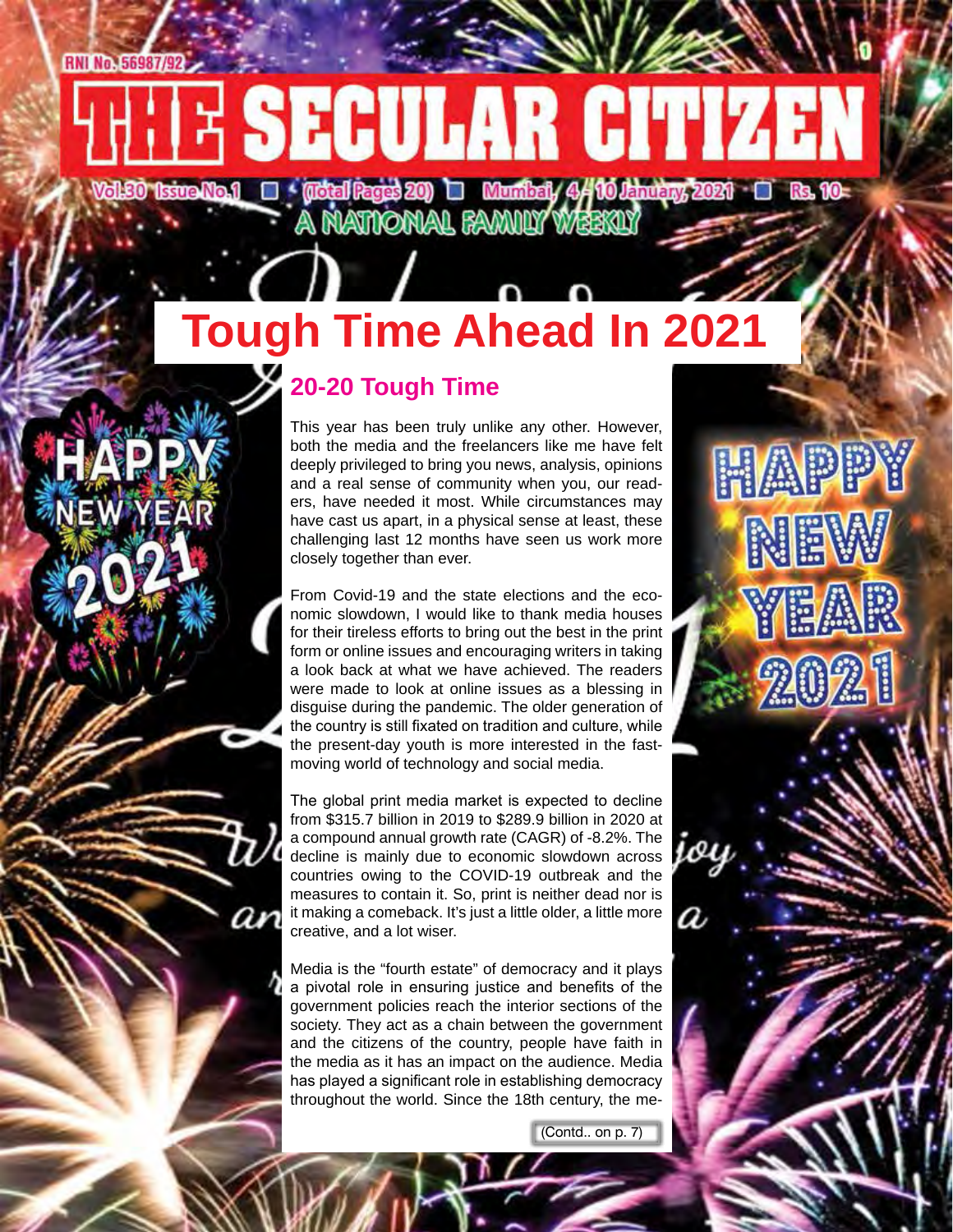# **Will Goa See The Rise Of A New Front**

If must be said that the enthusiasm<br>
over the ZP polls held in the state<br>
was in sharp contrast to the overall<br>
tone of insipidity that should have welt must be said that the enthusiasm over the ZP polls held in the state was in sharp contrast to the overall comed elections to bodies that seemingly lack powers and clear functions and fails to inspire confidence among the electorate as they have failed to contribute to the development of the state in any significant way

Be that as it may, but it was a virtual Saffron wave that swept the state!

Although not a precursor to the Assembly elections in 2022, the result of the elections to the two Zilla Panchay-

ats in the state is a testimony of BJP's unwavering popularity in Goa.

If the massive mandate the Bharatiya Janata Party has managed to secure in these polls is anything to go by, it does appear that it will take *by Pachu Menon*

some efforts to dislodge the BJP from the high pedestal that it occupies in the state's political scenario right now.



But what has come as a big surprise is the number of 'Independents' who have managed to withstand the blitz of rivals fielded by various political parties in this 'party-based' election

and emerge victorious!

Though a distant second to the BJP, the very fact that the total number of Independents declared elected almost equals the sum total of those elected from other parties put together is an indication that

politics in the State is slowly rising above party considerations with the electorate showing a distinct penchant for favouring those candidates

with candid ideas for the development in the region.

While such a trend portends a significant swing in the perceptions of the electorate, it is yet a bit too early to say whether it will have a substantial impact on the politics in the State.

The CM may have been euphoric over his party's victory but his task was made that much easier by the split in secular votes that saw some of the BJP candidates romping home comfortably. A high percentage of those who did not cast their votes too contributed to the plight of the Opposition parties.

#### *Bishop Barthol's Appreciation to Ladislaus L. D'Souza's article 'A Pendemic Christmas' in the Christmas Issue of The Secular Citizen*

#### Dear Ladislaus,

THANK YOU for sending me the soft copy of the Christmas Issue of The Secular Citizen. At first glance, all the articles are based on the story of Christmas - God made man - Emmanuel - God with us.

Your article is so very real. Based on the situation of the ongoing pandemic, you have dwelt on the meaning and significance of Christmas. I liked the way you have developed the story of Christmas. Keep up the good work you are doing: you have a "gifted pen". God bless you abundantly.

Lovingly, barthol

Besides, with many of the Congress turncoats still continuing to rule the roost in their respective constituencies, their dominance has helped the BJP make inroads into these 'bastions' as well.

For a state which has always been in the throes of the 'High Command' dilemma, the search for a strong regional party which could address issues at the local level is yet to bear fruit.

The long and popular stint the MGP enjoyed in power after Goa was liberated from Portuguese colonial rule is indicative of the fact that a state is well served when, colloquially speaking, it has the seat of power at home itself.

 $R$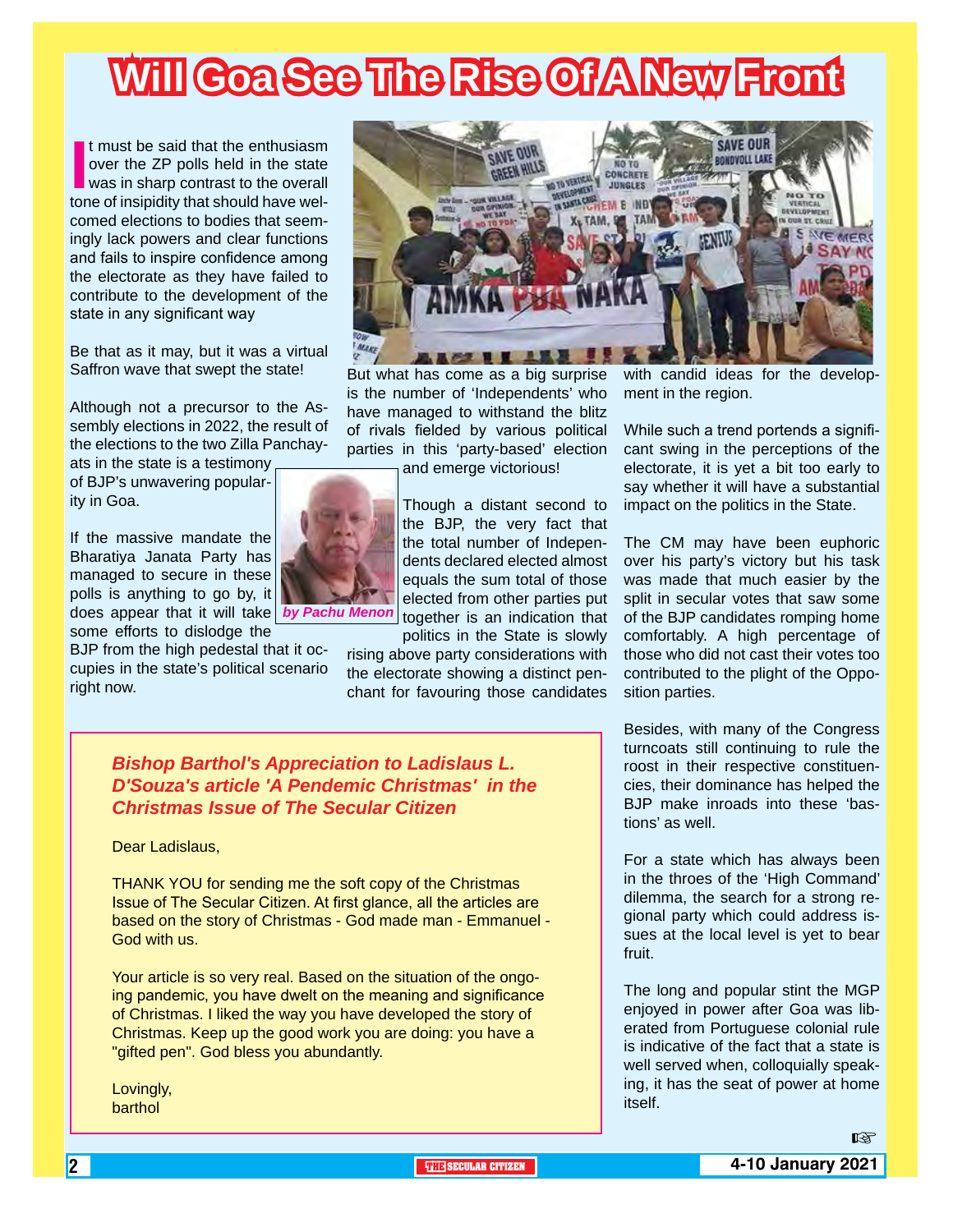| <b>THIR SECULAR CITIZEN</b>                                                                                                                                                             | <i><b>Advertisement. Tariff</b></i><br>Over all size 21.5 cms x 27cms ● Print area 18 cms x 25.5 cms                                                            |                                |
|-----------------------------------------------------------------------------------------------------------------------------------------------------------------------------------------|-----------------------------------------------------------------------------------------------------------------------------------------------------------------|--------------------------------|
| A NATIONAL FAMILY WEEKLY                                                                                                                                                                | Full pg. back Colour (19 cms x 24 cms)                                                                                                                          | 18,000<br>Rs.                  |
| Vol.30 Issue No.1 January 4-10, 2021 Rs.10/-                                                                                                                                            | Center spread colour(39 cms x 23.5 cms<br>Full pg. inside Cover colour(18 cms x 24 cms)                                                                         | 18,000<br>Rs.<br>12,000<br>Rs. |
| 99, Perin Nariman Street, Fort, Mumbai - 400 001.<br>Mobile: +91 9820485389 / 9820473103                                                                                                | Full pg. inner colour (18 cms x 24 cms)<br>Half pg. Colour (18 cms x 12 cms)                                                                                    | 10,000<br>Rs.<br>6,000<br>Rs.  |
| E-mail: secular@sezariworld.com / seculardivo@gmail.com<br>Website: www.sezariworld.com                                                                                                 | Full page B/W (18 cms x 24 cms)<br>Half page B/W (18 cms x 12 cms)                                                                                              | 7,000<br>Rs.<br>5,000<br>Rs,   |
| <b>Editor: LAWRENCE COELHO</b>                                                                                                                                                          | <b>Small Size Ads B/W</b>                                                                                                                                       |                                |
| <b>Subscriptions Rate:</b><br><b>E-paper Edition</b><br>One year (anywhere in India) Rs. 500<br>sent anywhere in the<br>Two years (anywhere in India) Rs.1000<br>world (by email)       | 12 x 12cms Rs. 2400 • 6 x 24cms Rs. 2400<br>18 x 6cms Rs. 1800 • 6 x 12cms Rs. 1200<br>6 x 6cms Rs. 700                                                         |                                |
| Five years (anywhere in India) Rs. 2000<br>One year<br>Rs. 600 or US \$15<br>One year (outside India) Rs. 3500                                                                          | <b>Matrimonial Classifieds:</b><br>• Rs. 500 per insertion (for 35 words) (includes box no.)<br>• Rs. 3000 for 12 insertions. (1 year The Secular Citizen FREE) |                                |
| Digital copy of <b>THE SECULAR CITIZEN</b> now available through WhatsApp / Email for subscribers                                                                                       |                                                                                                                                                                 |                                |
| worldover. Send in your request to : +91 - 9820485389 or secular@sezariworld.com                                                                                                        |                                                                                                                                                                 |                                |
| Our bank account details for Fund Transfer : Account Name: The Secular Citizen, Current Account No. 03552000006744,<br>Bank: HDFC Bank, Branch: CST - Mumbai VT, ISFC code: HDFC0000355 |                                                                                                                                                                 |                                |
| (Contd from p. 2)                                                                                                                                                                       |                                                                                                                                                                 |                                |

But the disintegration of the once robust local outfit is also suggestive of the more sinister machinations which allow regional parties to become 'defunct' no sooner 'they have served the purpose'!

The state has witnessed the 'genesis' of quite a few regional parties since then but hardly have any survived to make a pronounced effect on the political culture in the state.

Some of them are revived only during elections and serve as electoral platforms for those refused tickets by the more dominant parties.

Rather than serve as springboards for leaders of the outfit to launch themselves on an enterprising political career, a regional party is supposed to fulfill the aspirations of the local populace.

Moreover, the new corps of Goan politicians seems to have their sights fixed far beyond its borders. With 'bursting onto the scene' being the prime motto, aspirants to 'political stardom' are known to subscribe to their own sets of rules to attain it.

Hence given these conditions, expectations of logical solutions to local issues at the state-level would be a farfetched prospect!

It is however the manner in which some of the campaigns in the state against government excesses in recent times has revved up every Goan without exception which has enabled activism to reach a new high.

The slew of protests which have marked public ire over many of the unpopular proposals of the ruling dispensation has brought to fore leaders who have been more than capable of swinging public opinion against the government's inconsiderate moves.

But how efficient would they be representing people in the high seats of power! Demonstrating against the powers that be and being a part of the establishment are diametrically opposite positions to be in. Hence we find many such leaders losing their mettle in the melee of incoherent voices that typifies politics today!

Although it is generally observed that activism and politics do not gel well with each other, it is said that politics usually begins where activism ends!

While one would have thought that the peoples' resentment over contentious projects in the state would have floored the BJP in the ZP polls, the Saffron dominance was near complete.

Does this imply that the public perception over various issues have a political side to them which in the long run eclipses peoples' sentiments and sensitivity on those matters!

For a change there have been quite a few activists who have so very clearly exhibited a sense of commitment to a just cause and taken the government head on for its duplicity.

One cannot hence be oblivious to the thought of a new front in the making which will rise above politics in the State to dwell on matters that genuinely affect Goem, Goemkar and Goemkarponn.

With an eye on the assembly elections in 2022, would the State be witnessing a political baptism of these leaders to carry Goa forward with a true sense of purpose!

A Utopian fantasy I dare say, but one worth nurturing!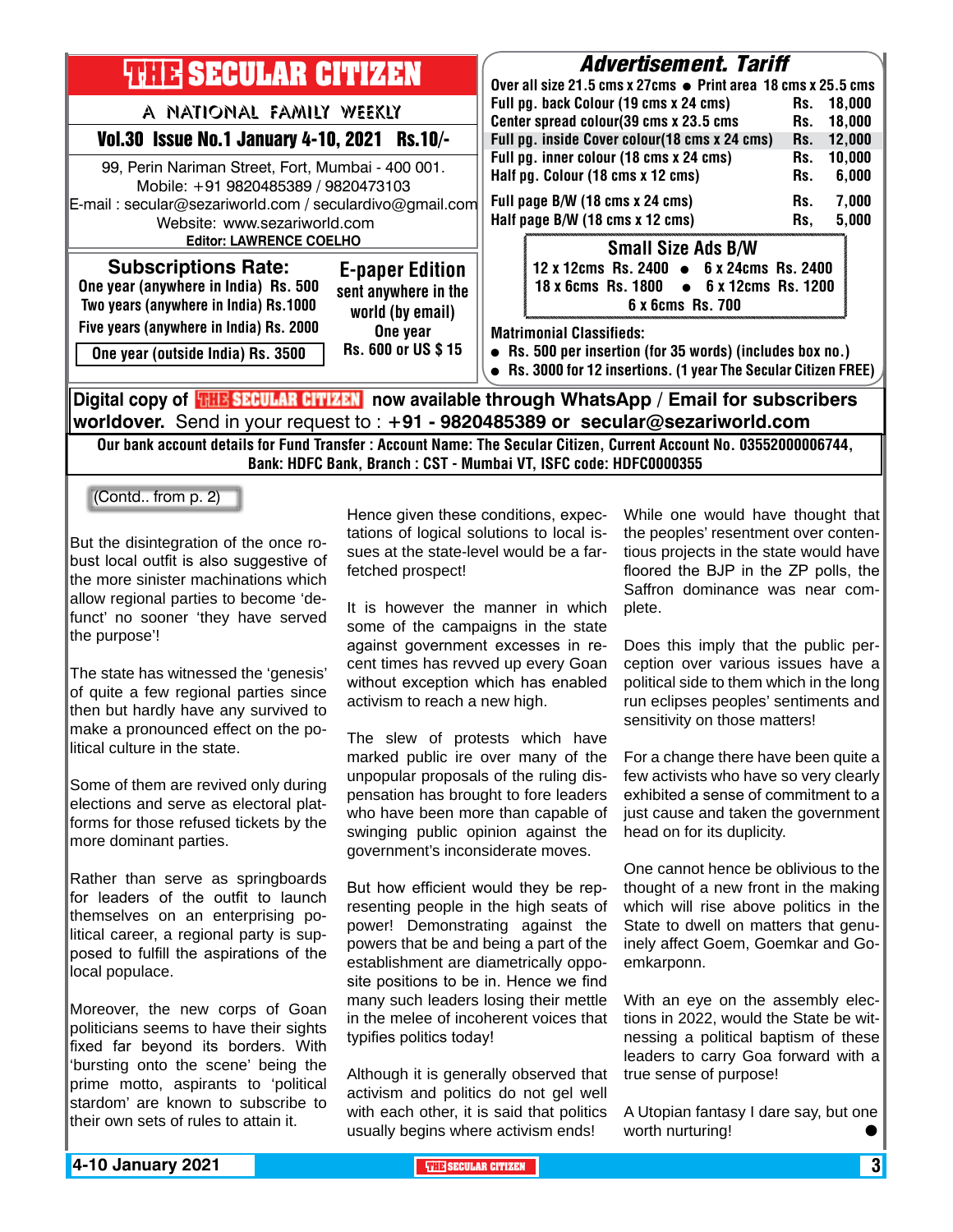## **Jesus – the Centerpiece of Christmas**.

**Christmas is celebrated the world over to remember and celebrate the birth of Jesus Christi, who Christians believe is** world over to remember and celebrate the birth of Jesus the Son of God, and the Saviour of all mankind. What is a centerpiece? Well, a centerpiece is an important item of a display or table setting. It creates a theme for decoration and is an important object in a collection of items. Since Christmas is our focus now, how do we put Jesus in the center of Christmas? Let's explore some of the ways to do itespecially in Covid times.

Firstly, engage in the **Advent traditions** of preparations, like tidying the home and hearth to welcome Jesus. Get out your Art and Craft supplies to make Jesus centered Christmas cards. You can send them to all in your neighbourhood. It does not matter if they are not Christians, Christmas today is a universal celebration. Think of inviting to your Christmas

dinner, guests who don't have family like an orphan, a disabled child or a lonely widow. Design your invitations with a picture of baby Jesus. Listen and enjoy Christmas songs and carols.

You can make a pretty cardboard **name plate** and write in

a decorative hand, the name JESUS, and place it on your door. All your visitors during the season will be excited to think that they are visiting the home of Jesus. Children could make visiting cards with 'JESUS LOVES YOU', and these could be freely distributed to all their friends and neighbours who they meet during the season of Christmas. Create an **environment friendly crib** using newly sprouted greens, fresh flowers, toy animals, paper or cardboard cut outs and bring the story of Jesus' birth to life. Can you imagine a nativity scene without the figure of baby Jesus? Display your crib in a



prominent location of the house. Remember Jesus is your shining Star. Families of a Housing Society could make a joint outdoor crib where neighbours and passersby can view and see baby Jesus.

As a family, **adopt** a needy child or family at Christmas. Not only shop

> for their physical wants, but also give them spiritual helps ;such as models of baby Jesus, a Bible or a picture book with Christian themes. Pray for them throughout the seasonfor their salvation, spiritual growth, and that they will look to God to meet their needs.A good idea would be that different fami-

lies could volunteer to send to a 'Home for Children' or Orphanage nearby;cup cakes, cookies or sweet delights for evening tea on different days during the season.

Give **birthday gifts** to Jesus. Birthday gifts are much sought after by children, so what would you gift baby Jesus? Wrap a box in colorful tissue and cut a slit in the lid. Fill a container with blank slips of paper and put it by the box. Family members could write what gift they would like to give Jesus, describe the gift, and put the slip in the box – perhaps without names. Open the box on Christmas day see and enjoy what presents the family members have given Jesus for His birthday.

**Giving is better than receiving** - it brings happiness to everyone's life. The slum children who sell cheap stuff on footpaths do not know true happiness due to their abject poverty. They know not what Christmas is, they only know of Santa who brings gifts- they don't know Jesus! Have a party, give them goodies, toys, or clothes. Dispel their darkness by telling them the beautiful story of the birth of Jesus. How about the SSC Community preparing and giving their maids and helpers a hamper of goodies? Don't forget to tell them about the reason, - Jesus' birthday! So, you see you can have fun and enjoy the season by making Jesus the centerpiece of Christmas.

In Covid times you have to think of out of the box ways to touch the lives of people who are under various restrictions. What about making a video of the crib and putting together carols sung by the community members, which tell of Jesus' birth, and of He being Saviour of the Universe. Send the video to a Home for disabled children or a Senior's Home or even to a prison to cheer the inmates. Jesus then surely will be the Centerpiece of this Christmas season.



*Dr Jeanette Pinto*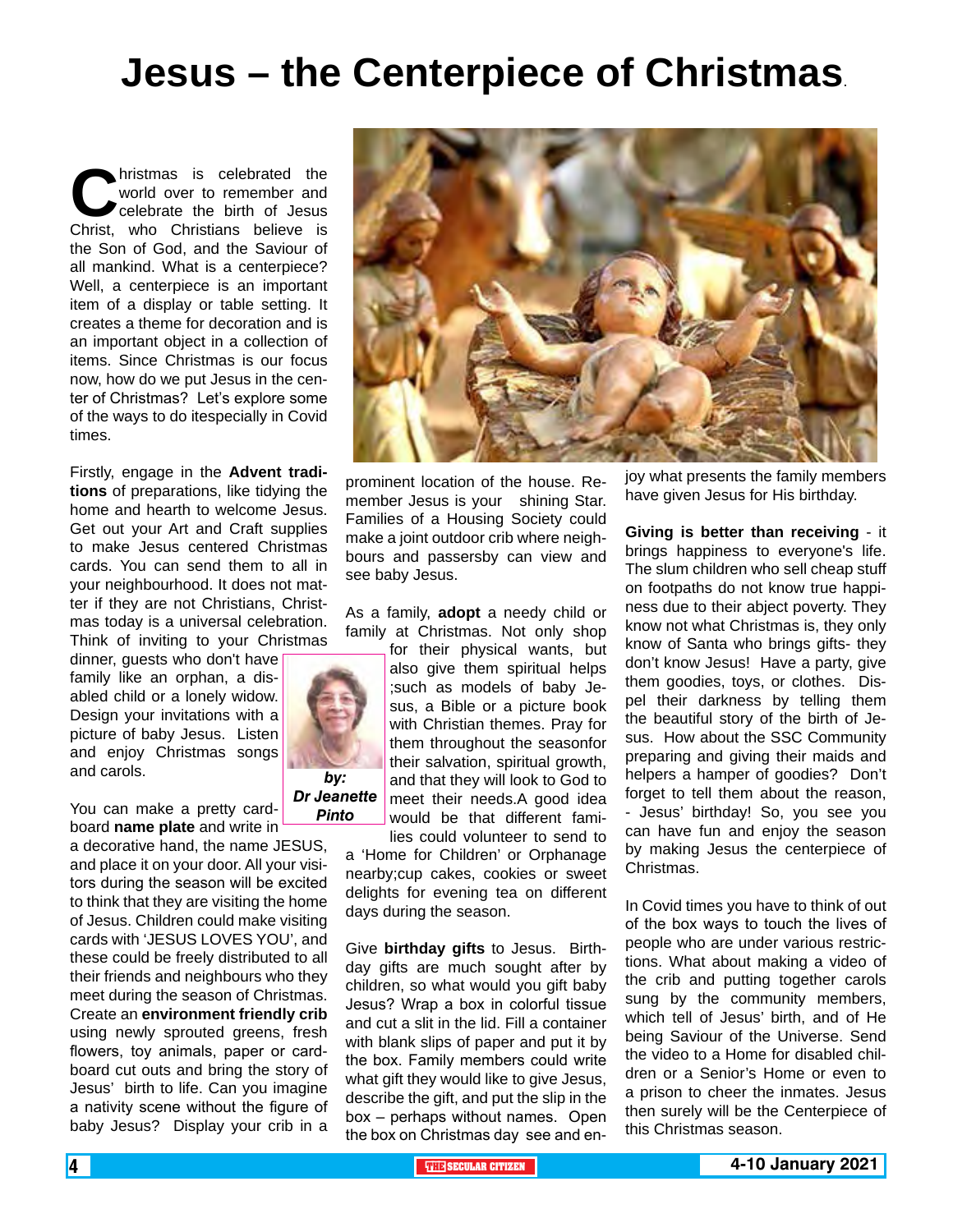

### **Betrayal of trust by Malaika**

This is with reference to the rejoinder ' Should have explained the situation' by Ivan Saldanha Shet to my earlier article 'Malaika Multi State Co-op society in the red' ( Secular Citizen, Dec,1).

 In the first place the writer ( myself) happens to be A. F. Nazareth and not A.F. Noronha as stated by Saldanha.

Secondly, the article would not have been written by me, had it not been for the "deep distress" experienced by me along with several other depositors who have not received their monthly fixed deposit interests and their matured deposits since the time of the pandemic ---- Undoubtedly, a betrayal of trust reposed earlier by depositors in Malaika , to say the least.

Thirdly, it is true that the majority of depositors are Catholics from Mumbai, Mangalore and Goa who were lured and misled into believing that the owners Gilbert and Marceline are God-fearing and practising Catholics , dedicated to the service of the community without selfish interests. This false belief was further reinforced by the presence and blessings of a few priests from the community at every opening-ceremony of shops and other gatherings and also through advertisements in parish magazines and bulletins. However, it would be naïve to believe that these clergymen will involve themselves now with the depositors, to settle their grievances and demands with the owners, amicably, when their own house is in disorder.

Finally , in view of the prevailing scenario , it is unlikely that there will be an early settlement in the matter and hopes of depositors getting back their dues early, as the owners are presumably under detention and their shops and offices sealed. The ball is now in the depositors' court.

> *—A. F. Nazareth, Alto Porvorim, Goa*

### **The Farmers Agitation - Where are we heading?**

 It's now more than a fortnight since the farmers agitation against the Farm Laws began, with no end in sight.

The present agitation is known to be the largest such protest in a long time, with more than 35 unions mainly from Punjab & Haryana, coming together in a show of force. The government of India has had several talks with the farmers but there seems to be no resolution in sight. The farmers agreeing to nothing less than a repeal of the laws and the government on its part sticking its guns. And so, the stalemate continues.

Are the farmers legitimate in their demands or has the government passed these bills in the best interests of the farmers? The debate goes on but in the meanwhile, this agitation has evoked strong reaction not only from the rest of the country but from some western countries like U.K. & Canada as well.

In order to step up the pressure

on the government, the farmers organized a Bharat Bandh a couple of days ago. The newspapers reported the next day that the

farmers have kept their promise by keeping the bandh peaceful. Yes, the Bandh did pass off peacefully, by and large across the country. The point is not whether a bandh, on the present case or our any other issue, goes by peacefully or not. The point is, why are we bringing matters to such a stage when people are left with no option but to shut down the nation, a state, city, whatever for a day or two, sometimes indefinitely? So, where are we heading?

The government of the day ought take all sections of people into consideration before using its brute majority to push forward legislation which may not be good the for nation. Why not put such time, effort, energy to better use? Sometimes, somewhere we need to bend, make adjustments, eat humble pie in order to make life just a little better. We all have promises to keep, we need to do a rethink!

> *— Melville X. D'Souza Orlem, Malad West*

**Please renew your subscription if expired. Mention your subscription no. while sending the renewal amount**

#### **WHEE SECULAR CITIZEN**

News item, Articles, Stories, Opinion, interview, Poems, etc. can be sent by

WhatsApp: +91 9820485389

#### Email:

secular@sezariworld.com news@sezariworld.com seculardivo@gmail.com

by Post **The Secular Citizen** 99, Perin Nariman Street, 1st Floor, Fort, Mumbai 400001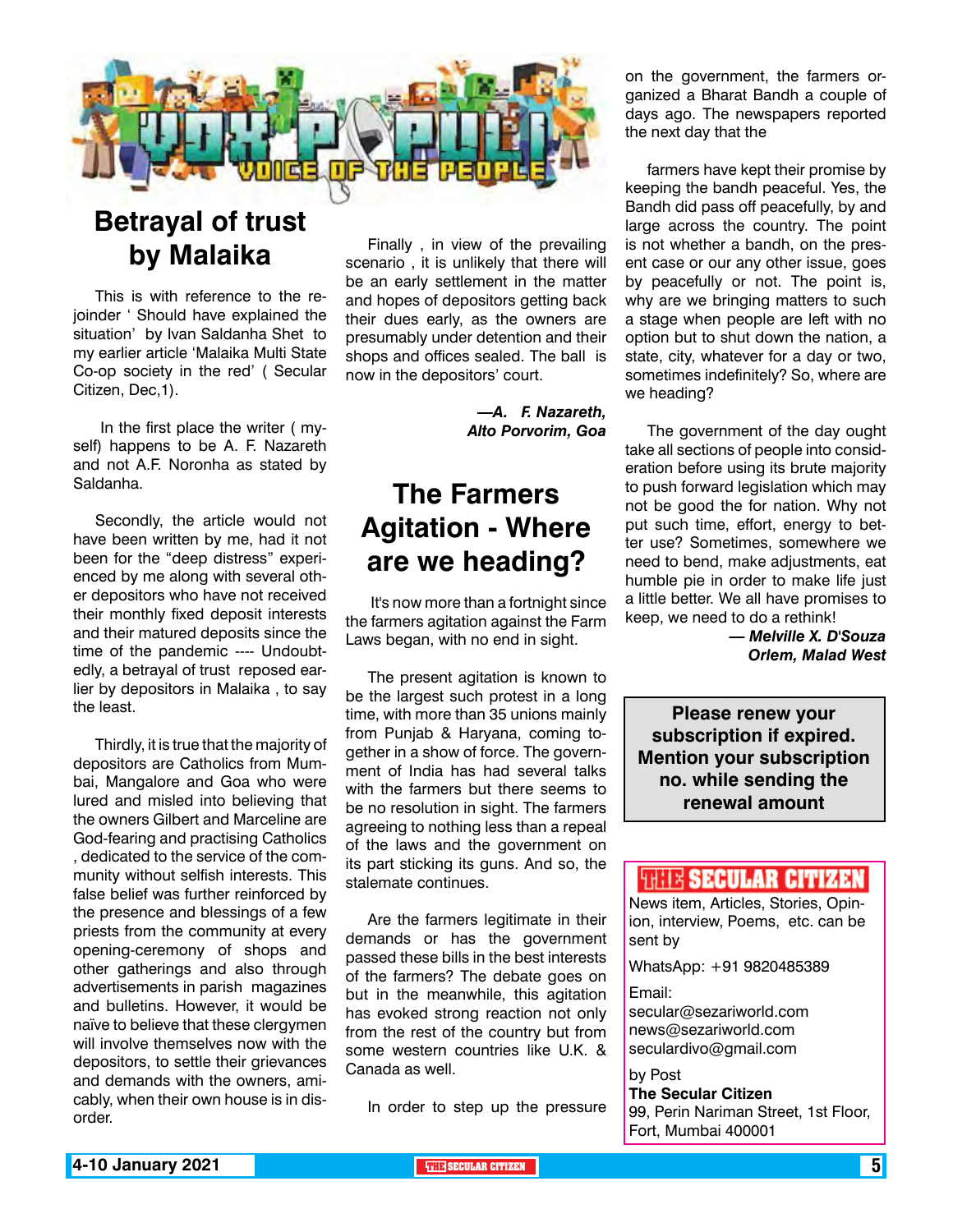## **Beyond the Last Will and Testament……**

**M**ost Senior Citizens would<br>already have made their<br>queathing their assets to designated already have made their Last Will and Testament bequeathing their assets to designated beneficiaries. If not, they are well advised to do so. This piece is not about what one has earned.It is about what an individual has learnt, imbibed, processed and assimilated over a lifetime, the complex mix of experiences, skills, insights, interests, knowledge and other attributes that made the person unique, that have been an integral part of his or her being, day to day, whether seen or unseen by others.

Many successful or prominent people write their biographies, memoirs or books that share their deep knowledge, experience and wisdom in the fields that they have excelled in.These are valuable for generations of readers to enhance their knowledge in these subjects,a rich contribution to society. But I am not talking about leaders, eminent persons, dignitaries or celebrities. My point is about simple folk like you and me.

We are well aware that being rich, famous or successful does not necessarily lead to happiness. We also see often, that people with little education or limited means being very happy, people whoare popular, generous, lively, interesting, smart, witty and talented, leading what seem to be 'ordinary lives' but actually enjoying high levels of joy and contentment, wonderful family life and inner peace. All of us would have seen some simple homes bursting with energy, warmth, joy and hospitality that are overwhelming. They possess the'secrets of living', uncommon skills, methods, ingenuity or improvisations by which they deal with challenging situations. These talents are mostly overshadowed by their daily struggles.This has been captured well by Thomas Gray in'An Elegy Written in a Country Graveyard' :

*"Full many a gem of purest ray serene The dark unfathomed caves of ocean bear. Full many a flower is born to blush unseen And waste its sweetness on the desert air."*

This syndrome is not restricted to the meek and poor but also to those in higher echelons, who do not make any significant mark through their journey on earth…..definitely including some of us.

 I once came across a booklet titled , 'A Small Still Voice', privately published by a Jesuit priest. It contained a selection of his homilies over the years. Among them was one beautiful homily at a wedding mass, from which I got tips for preparing many of the wedding toasts that I have proposed. I am sure that was not the intention of his publishing the booklet; nevertheless it benefited me. There are many such instances.

So I believe that each one of us can leave behind something of our journey that is a part of us that could someday, somewhere offer some light, assistance, knowledge or guidance to some person or just be of interest, unknown to us. We do not seek acknowledgement or appreciation but that is not the spirit of this act. We may not even realize the value or richness of what we have to share. Like physical beauty being in the eyes of the beholder, sometimes it takes another person to identify something that is brilliant or meaningful in someone.

So what is it that we could leave for posterity? The possibilities are limitless. A quick but incomplete list would include a collection of poems, skits or articles that one might have written (published or not), ideas and opinions on issues that one has but have not been expressed, essays and reflections on various matters related to life, society, family, politics, trends,

etc., those things languishing in our scrap books, original lyrics or musical compositions, recordings of your own singing or of playing an instrument, specific life experiences or learnings, diaries, short stories, prayers or spiritual commentaries and meditations, thoughts on religion or our liturgies, sketches, drawings, paintings, photographs on various themes, old family recipes, your childhood or growing up experiences, experiences at workplaces, places one has lived in or has been influenced by, travelogues, life in certain unusual settings, something that you may have studied in great depth but never had a chance to share, about people, relationships, and so on. To cite a simple example, I know a person with a flair for devising all kinds of quizzes. He could make a hundred or more quizzes and puzzles on various topics like history, geography, religion, literature, famous people, events, places and the like, suitable for different age groups, and present them in a booklet. Just a few copies could be printed off the computer and left behind. The single criteria would be that it is something that is truly your own, something that you are passionate about and want to share.

There is one thing common to all the following famous persons, most of whose names you would be familiar with: Galileo, Vincent Van Gogh, Henry David Thoreau, John Keats, Edgar Allan Poe, Emily Dickinson, Herman Melville, J S Bach, Monet, Anne Frank, Gregory Mendel, El Greco, Frank Kafka. Their works became famous after their death, in some cases, centuries later. Some of them were mocked, criticized, some artists were unable to sell their works for any decent price and died penniless. Perhaps some were ahead of their time; some were never understood, most were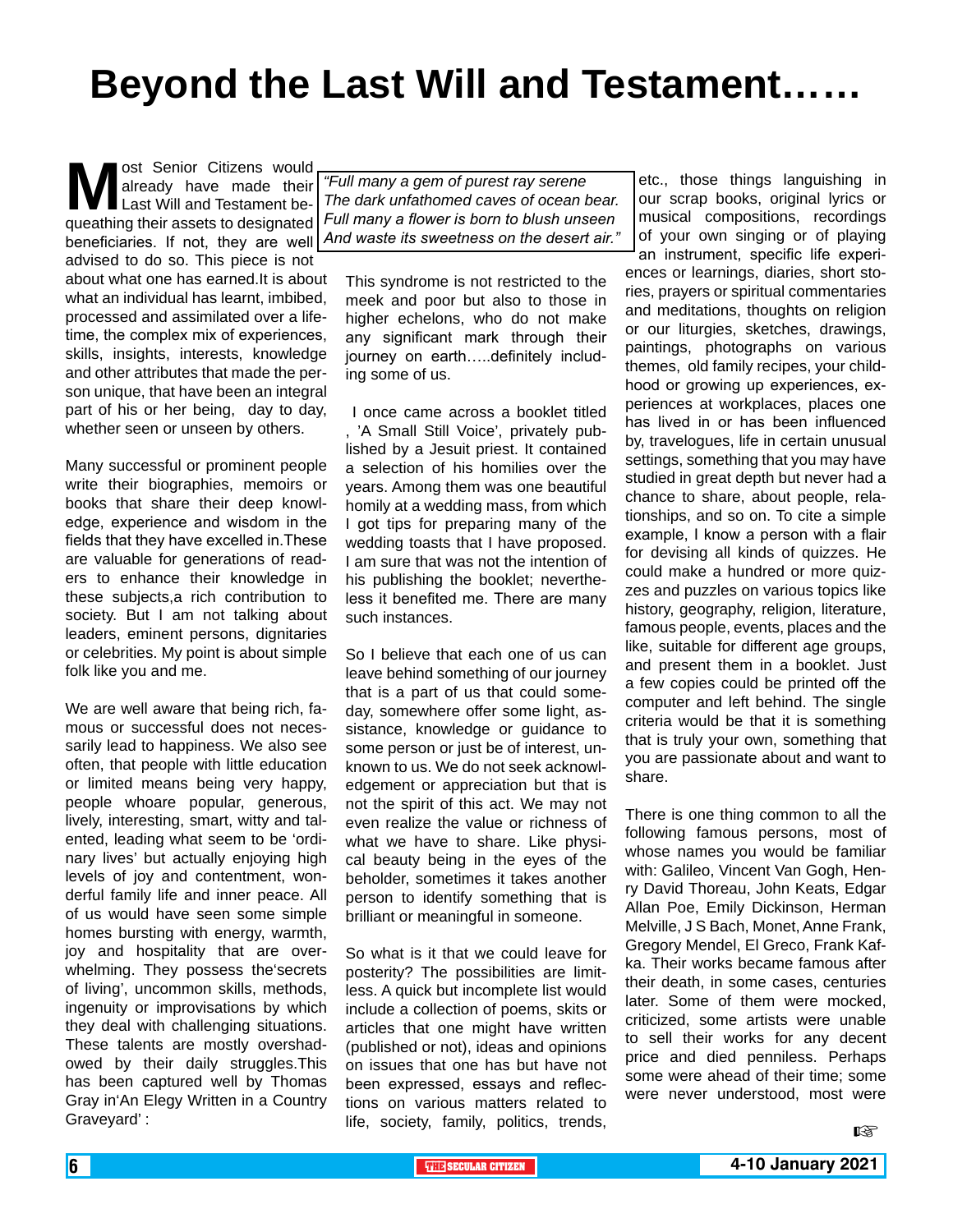#### (Contd.. from p. 6)

unaware of the worth of their works. One of them, in frustration, had asked his friend to destroy all his works but fortunately the friend did not. You can google to learn of their tragic lives

It is not important whether our work is profound or plain simple. We do not bother whether anyone might find them useful or valuable. They will be like seeds in the wind or sea shells on the beach. Some seeds may land on good soil and bear fruit; some shells may get picked and be used in artifacts. Yet, if there has been a real genius lurking somewhere, he or she wouldsurely one dayget noticed and extolled.

Do we have to do this? Not at all. Yet, some may find it worth their while and fulfilling to do so, especially during the sunset years, when we have more time to reflect and tend to be more expansive and generous. It is an avenue to freely express ourselves,a final opportunity to say or do whatever we always wanted to,without any fear or hesitation.

 And any time is a good time to start, for we know not how much time we have. Hence the sooner we embark on this project the better, since it could take time to refresh our memory, collate material, work on its presentation and complete it to our satisfaction. Once a decision has been made there is no point in procrastinating.

*—Elvin Colaco*

### Jack of All Stall **Reliable House for Religious Goods**

Gloria Church Bldg., 263, Dr. Ambedkar Rd., Byculla, Mumbai - 400027

Tel.: 23725963, 23749358

Estd: 1951 Prop. B. D'Souza

(Contd.. from p. 1)

dia has been instrumental in reaching the masses and equipping them with knowledge, especially during the American Independence movement and French Revolution. Media is considered a "Fourth Pillar" in democratic countries along with Legislature, Executive, and Judiciary, as without a free media democratic system cannot cease to exist.

For more than two centuries in this country, newspapers have been used in classroom instruction. Although innovative teachers probably enhanced instruction with newspa-

pers since they were first printed, the earliest known reference to newspapers as tools for learning appeared in the Portland Eastern Herald of Maine on June 8, 1795. Since then newspapers are  $c$ .K. Subramaniam part and parcel of the curricu-

lum and serve as an educational tool.

During election time and newspapers play a pivotal role in bringing the political parties to the fore and peak at the right time. Photographs bursts in the first page with catchy captions and rebuttal from the political leaders. News papers play a pivotal role in politics and more so in our regular life. It is indeed a time for news in early morning hours. Some people even skip their morning coffee but never forget to read the newspaper. Even though epaper is available on the net for most of the newspapers, people prefer to buy newspapers and browse through at home and even take it to the office for a thorough study. newspapers are the backbone of the country and the fulcrum round which the universe is functioning.

We still remember that during our college days we found that the typewriting institute instructors instructed us to follow The Hindu newspaper script for dictation in shorthand and typing so that we can improve our English. Again, the sports lovers were engrossed to go through the pages

of The Hindu for gaining sports language for their early study of the subject. Thus the basic education and language building was done through newspaper reading. Even though the reading habit is dying down there are still a good number of local and national newspapers to browse through from the stalls in every nook and corner of the city.

Media became a source of information for the citizens of colonial India, as they became aware of the arbitrariness of the British colonial rule. Thus, it gave a new found force to India's Independence movement, as millions of Indians joined the lead-



ers in their fight against the British imperialism. The role of media in Indian democracy has undergone massive changes, from the days of press censorship during Emergency in 1975 to being influential in the coming 2019 Lok Sabha elections.

The older generation of the country is still fixated on tradition and culture, while the present-day youth is more interested in the fast-moving world of technology and social media. Thus, it becomes important for the media to ensure that the information that they are broadcasting should not be biased or tampered with in a way to boost the channel's TRP. There lies the real success of the news media and the newspapers are the backbone of this country.

Wedding Invitation, Christening, First Holy Communion, Mortuary Cards & Religious Goods Contact:

**David & Company** Rivendell House, 1st Floor, 650, J. S. S. Road, 2nd Dhobitalao Lane, Mumbai 400002 Tel.: 22019010 / 2205 7394 2206 0344 / 22079592

Email:davidprinters@gmail.com www.davidcompany.com

**4-10 January 2021 The SECULAR CITIZEN THE SECULAR CITIZEN THE THE THE THE THE THE THE THE THE**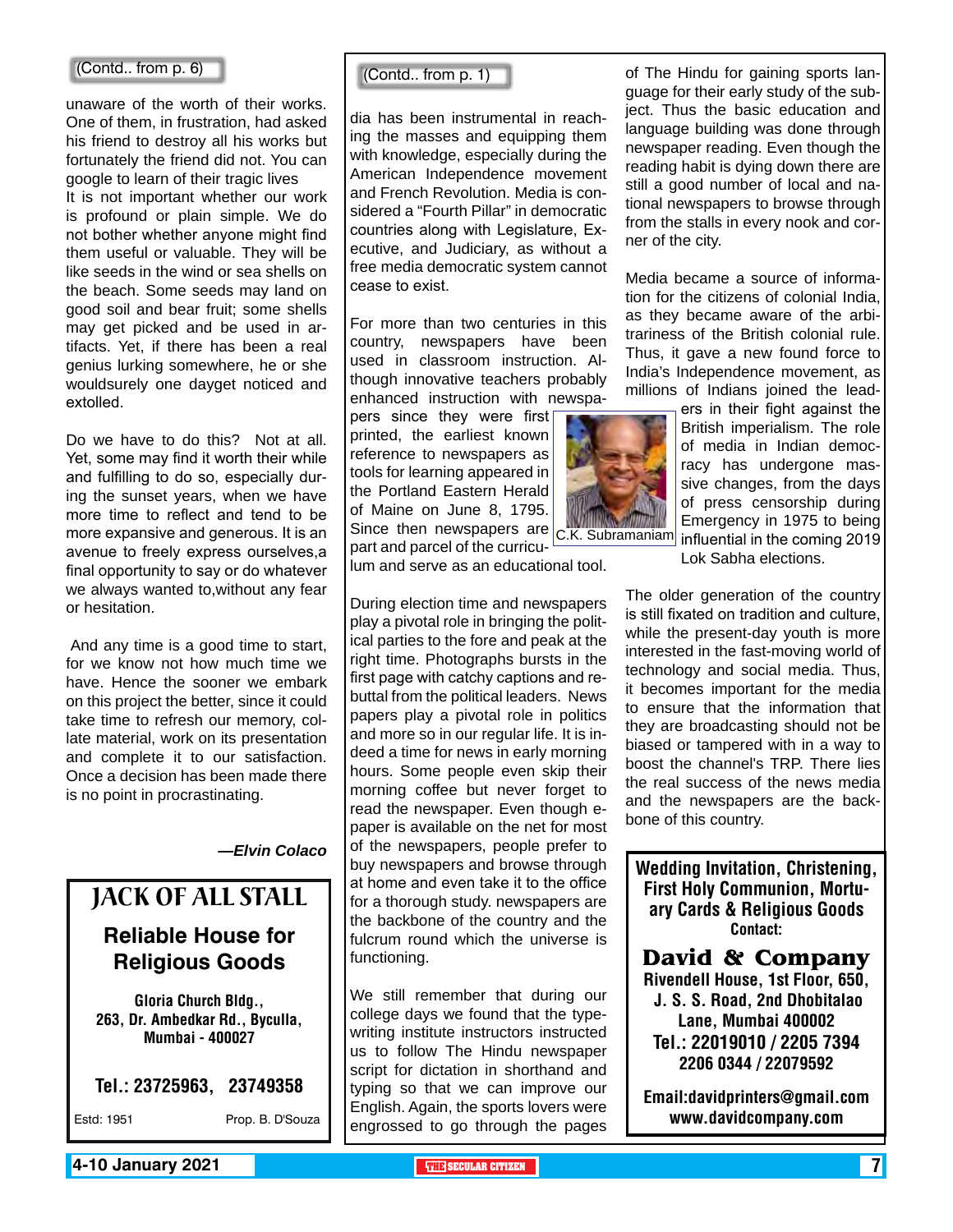

**Friendly, the change: on Monday**<br> **Friend 14 December the Electoral College of the United States<br>
formally vet officially declared Joe** 14 December the Electoral College of the United States formally yet officially declared Joe Biden as the next President of the United States with Kamala Harris as the Vice-President! Earlier on Friday 11 December the US Supreme Court even refused to consider two Republican challenges to the elections. It was perhaps the ultimate humiliation for an outgoing President and his party to digest such a verdict from a Court with mainly conservative judges! But inspite of all this, they are still unrelenting! A sad commentary indeed on the world's oldest democracy!

Finally, the change: it was on 7 November when the outcome of the elections was a reality! CNN host and

political commentator Anthony Kapel "Van" Jones was asked a direct question about what he felt about the election results;Van Jones is caught on camera, weeping live on air and watched perhaps by millions all over and in avoice, cracking BYFR.CEDRICPRAKA said, *"It's easier to be a parent this morning, it's easier* 

*to be a dad, it's easier to tell your kids character matters. This is vindication for a lot of people who really have suffered. 'I can't breathe.' That was not just George Floyd. There were a lot of people who felt like they couldn't breathe. "This is a big deal," he continued, "for us to be able to get some peace, and have a chance for a reset. I want my sons to look at this. It's easy to do it the cheat way and get away with stuff, but it comes back around. This is a good day for this country. I am sorry for the people who lost, for them, it's not a good day, but for most, this is a good day."* Moving words flowing directly and spontaneously from his heart. He could not have captured the

mood and enthusiasm of the nation on the election of Joe Biden and Kamala Harris, in a more poignant and emotional manner. It was indeed a breath of fresh air!

Finally, the change: on all counts it was a historic election which was held on 3 November (postal ballots were sent in earlier). Joe Biden was pitched against the incumbent President Donald Trump who was seeking a second term. All were sure that it would be a close race; independent media and top political analysts were not willing to make any hazardous guesses. In the end it went down to the wire. After four days of anxious wait the US (and the world) finally had a result on 7 November. Joe Biden had won the key battleground state of Pennsylvania in

a close finish and was declared the president-elect. A few hours later in a televised speech which was watched the world over, Biden said, *"I pledge to be a president who seeks not to divide but unify. Who doesn't see red states and blue states, only sees the* 

*United States. And work with all my heart with the confidence of the whole people, to win the confidence of all of you. And for that is what America I believe is about. It's about people. And that's what our administration will be all about"*. Both Biden and Harris have pledged to end an era of 'demonisation'. After four turbulent years of polarisation, divisiveness and hate,their positive forward-looking words are those of hope.

Finally, the change: Biden's running mate and now Vice President-elect California Senator Kamala Harris, has many 'firsts' to her credit; she isnow the first woman,the first Black

woman and the first American woman of Indian origin; the first daughter of immigrants(her father was from Jamaica and mother from Chennai)who will serve as vice president. Kamala had close ties with her grandfather P.V. Gopalan, who was a Secretary of the Government of India under Prime Minister Jawaharlal Nehru. In her acceptance speech, embracing the diversity which is America, Harris in her opening words said, *"Congressman John Lewis before his passing wrote: 'Democracy is not a state. It is an act.' And what he meant was that America's democracy is not guaranteed. It is only as strong as our willingness to fight for it, to guard it and never take it for granted. And protecting our democracy takes struggle. It takes sacrifice. But there is joy in it, and there is progress. Because we the people have the power to build a better future.*  And in doing so she redefined the spirit of democracy- the ability to fight, to struggle, to progress and to change.

Finally, the change: both Biden and Harris are people of faith. Biden is known as a devout Catholic, who often prays the Rosary. An interview of him in 2015 with Jesuit Matt Malone the editor of the 'America' is going viral. In it Biden calls his faith a "gift," saying his parents inculcated in him Catholic values. In that interview he says, *"Jesus Christ is the human embodiment of what God wanted us to do. Everything Jesus did was sort of consistent with what generically we were supposed to do: treat people with dignity." Biden also speaks about his meeting with Pope Francis in 2013. "He's the embodiment of Catholic social doctrine that I was raised with. The idea that everyone's entitled to dignity, that the poor should be given special preference, that you have an obligation to* 



sj

咚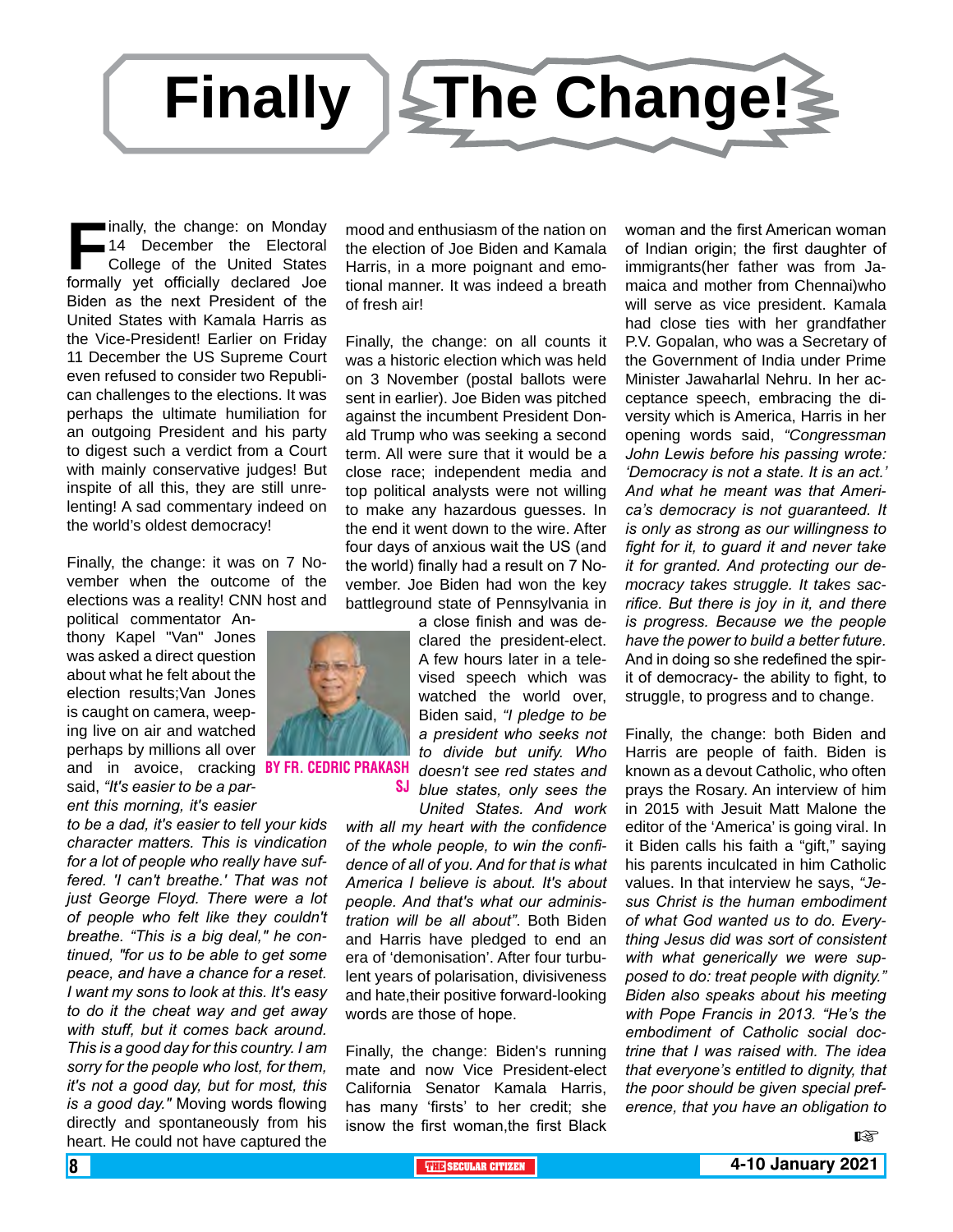#### (Contd.. from p. 8)

*reach out and be inclusive."When the days dragged on for the final results, he constantly told his supporters "to keepthe faith".* In his winning speech for good measure he said, *"The Bible tells us, 'to everything there is a season: a time to build, a time to reap, and a time to sow and a time to heal' This is the time to heal in America. Now this campaign is over, what is the will of the people? What is our mandate?"* Harris, on the other hand, is the daughter of a Hindu mother and a Christian father; now married to a Jewish man. In a way, she has been schooled in some of the world's major religions. Today she regards herself as a Black Baptist. During the campaign she often referred to the parable of the 'Good Samaritan' which she says helped shape her thoughts and actions on who one's neighbour is. Last year at a meeting, she said, *"Neighbour is not about having the same ZIP code. What we learn about in that parable is that neighbour is someone you are walking by on the street. … Neighbour is about understanding and living in service of others — that we are all each other's brothers and sisters."* Words similar to Pope Francis' latest Encyclical 'Fratelli Tutti'. In other speeches, Harris has invoked liberation theology, the strain of Christian thought that emphasizes social concern for the poor and political liberation for oppressed peoples. Transformative thoughts for meaningful action!

Finally, the change: Joe and Kamala are both steeped in family and the values that embody a family. They have consistently referred to their families throughout the campaign and particularly on election night, when Biden said, *"Folks, in the last days of the campaign, I began thinking about a hymn that means a lot to me and my family, particularly my deceased son Beau. It captures the faith that sustains me and which I believe sustains America. And I hope, and I hope it can provide some comfort and solace to the 230 million -- thousand Americans who have lost a loved one through this terrible virus this year. My heart*  *goes out to each and every one of you. Hopefully this hymn gives you solace as well. It goes like this. 'And he will raise you up on eagles' wings, bear you on the breath of dawn, and make you to shine like the sun and hold you in the palm of his hand.' And now together on eagles' wings, we embark on the work that God and history have called us to do with full hearts and steady hands, with faith in America and in each other, with love of country, a thirst for justice"Kamala remembered her own mother, "my mother, Shyamala Gopalan Harris, who is always in our hearts. When she came here from India at the age of 19, she maybe didn't quite imagine this moment. But she believed so deeply in an America where a moment like this is possible. And so, I'm thinking about her and about the generations of women — Black women, Asian, White, Latina, Native American women who throughout our nation's history have paved the way for this moment tonight. Women who fought and sacrificed so much for equality, liberty and justice for all, including the Black women, who are often, too often overlooked, but so often prove that they are the backbone of our democracy."*

Finally, the change: The Joe Biden administration will be committed to the environment and to address climate change. He has promised to enter the Paris Agreement on day one of his office. He was there in Paris on 12 December 2015 when President Obama signed the historic agreement on behalf of the United States; the US recently withdrew from that agreement. The manifesto on his website for the campaign included the following points:

- i. Ensure the U.S. achieves a 100% clean energy economy and reaches net-zero emissions no later than 2050'
- ii. Build a stronger, more resilient nation
- iii. Rally the rest of the world to meet the threat of climate change
- iv. Stand up to the abuse of power by polluters who disproportionately harm communities of colour and

low-income communities

v. Fulfil our obligation to workers and communities who powered our industrial revolution and subsequent decades of economic growth'

Biden says his policies would protect workers affected by the transition to cleaner energy sources, such as coal miners and power plant workers, as well as invest in their communities.

On the night of his election, he emphatically reiterated his pledge on *"the battle to save our planet by getting climate under control".*

Finally, the change: Both Joe Biden and Kamala Harris have 'justice' and 'human rights' in their DNA. Given her track record Harris is very forthright on justice issues. A year ago, in Iowa she said, *I have spent my career as a prosecutor. I've only had one client in my entire life, and that has been the people. Unlike other people, unlike others, I have never represented a corporation. I have never represented a special interest. I started my career fighting for the people. Infact, the first time I walked into a courtroom, I spoke five words. 'Kamala Harris, For the People. 'And those words, 'For the People,' capture our system of justice. Because there are two points when we say for the people. One, in our system of justice, we have rightly said that a harm against anyone is a harm against everyone — that no one should ever be made to fight alone. And for the people, when I stood there, and when I stand here today, also means all the people. Regardless of race, regardless of gender, regardless of sexual orientation, regardless of the party with which they are registered to vote, regardless of the language your grandmother speaks. It means all the people. And it was for the people that a large part of my early career was about fighting against those who molested children and raped women — because it was about saying that those survivors deserved justice and a voice that gave them safety without judgment. For the People".* Biden resonates in a similar way; for both of them justice was on the ballot- a determined way to ensure change!!

(Contd.. on p. 10)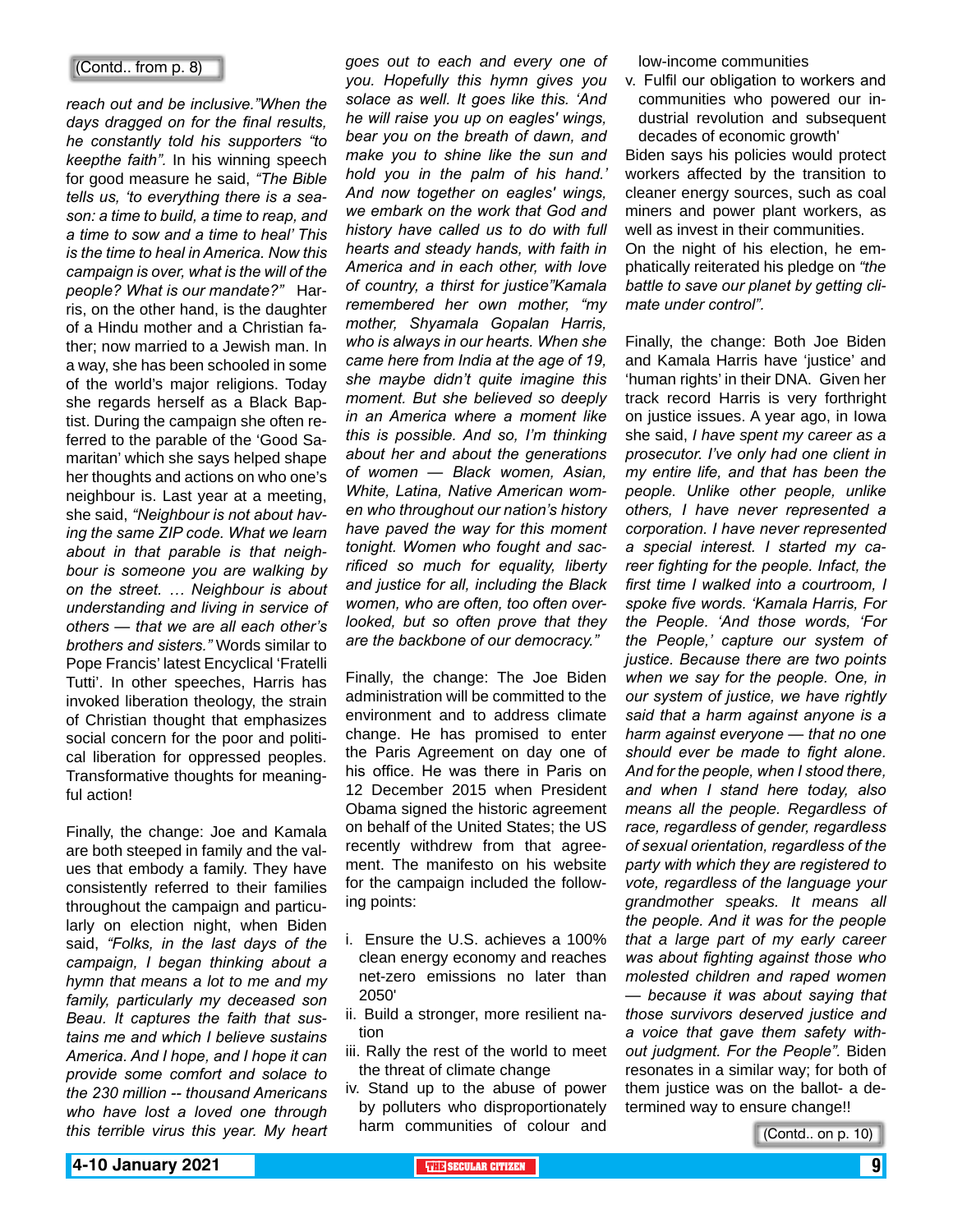#### (Contd.. from p. 9)

Finally, the change: The Joe Biden-Kamala Harris administration will great for the people of India – but not for the ruling regime! Both of them love India – have close connections and know exactly whatis happening in the country. In a recent policy paper, among other things, Biden plans to increase the number of high-skilled visas, including the H-1B, and eliminate the limit on employment-based visas by country, both of which are expected to benefit tens of thousands of Indian professionals impacted by some immigration policies of the outgoing Trump administration. Both have expressed concern on the human rights situation in India- particularly on freedom of speech and expression and freedom of religion. Both leaders have on record, taken positions that make it clear they back a liberal India, and care about it. One can be sure that Biden-Harris will not give this regime the free pass that Trump did. Biden has expressed disapproval of the CAA and the National Register of Citizens (NRC), and Harris' words on the abrogation of Article 370 should alarm New Delhi,*"We have to remind the Kashmiris that they are not alone in the world. We are keeping a track on the situation. There is a need to intervene if the situation demands."*  Currently there is wide concern all over the US on the farmer's protest in India. So, there is bound to be a paradigm shift in the US-India relations: deeper on one level and challenging at the other. No one can now daresay that there is 'interference' by the US in India's internal affairs; after all, there is the recent precedence of the 'Howdy Modi' bash in Texas and the 'Namaste Trump' tamasha in Ahmedabad, to go by!For many the phrase *'abki baar, Trump sarkar'.* by a foreign head of State still rankles something which protocol-wise is non-acceptable!

Finally, the change: on 7 November night, speaking to millions all over the world, President-elect Joe Biden also said, *"I sought this office to restore the soul of America, to rebuild the backbone of this nation, the middle class, and to make America respected around the world again. And to unite us here at home. It's the honor of my lifetime that so many millions of Americans have voted for that vision. And now, the work of making that vision is real, it's a task -- the task of our time".*  Yes,America and the whole world certainly needs the restoration of her soul: a 'climate'for change based on unity, hope, faith, compassion, justice, family values, a healthier environment; but above all, as Van Jones puts it so succinctly *"to tell your kids character matters",* that one can now breathe more easily… As the world rejoiced, after a very long time, one had to thank God on what is taking place, to pray and act that the vision becomes a reality; that pledges are turned into action; that swords are turned into ploughshares- and for all tograciously say, *"Finally, the change"!*

*(\*Fr Cedric Prakash is a human rights and peace activist- writer. Contact: cedricprakash@gmail.com )*

## **For all your printing needs under one roof**

**Books, Folders, Magazines, Office stationary, Leaflets, Handouts, Reports, Cards, Presentations, Religious readings, Designing, Ad designs, Packaging boxes, Cartoons, Exhibition displays, Product Marketing promotional innovations.**

> *Contact:* **The Secular Citizen Tel.: 9820485389**

### **New Year Gifting Tradition**

The tradition of giving and receiving gifts is an integral part of every festival. And so it is with New Year's Day. New Year's Day is an occasion when we give gifts to our family members, friends and relatives and make their New Year begin on a sweet note.

 But do you know how the tradition of gift-giving became associated with the New Year celebrations? The tradition

has its roots from earlier times. Today, every country has adopted this tradition of gifting. The day when every gift shop dreams of making it big on the sales chart is the first of January. It is believed that this tradition is the best way to heal up our sour relationships with people and develop a feeling of togetherness and love for people whom we care. That is why we say it with flowers and presents. So, people across the world love to follow this tradition.

 The Magi were wise men and their gifts were emblematic of tribute, worship and death -- of Christ considered as king, God and the sacrificial victim. The Magi were regarded as the pioneer in gift-giving tradition following the birth of Jesus. But in Europe it is sometimes said to have been prevalent even before Jesus was born. In France, Switzerland, Russia and Greece, bartering of presents was in vogue even before Jesus' birth. However, it can certainly be said that the tradition got a new significance and that

too a religious one with the Magi who presented their gifts of gold, frankincense and myrrh to the Christ Child at his stable in Bethlehem 2021 years ago.

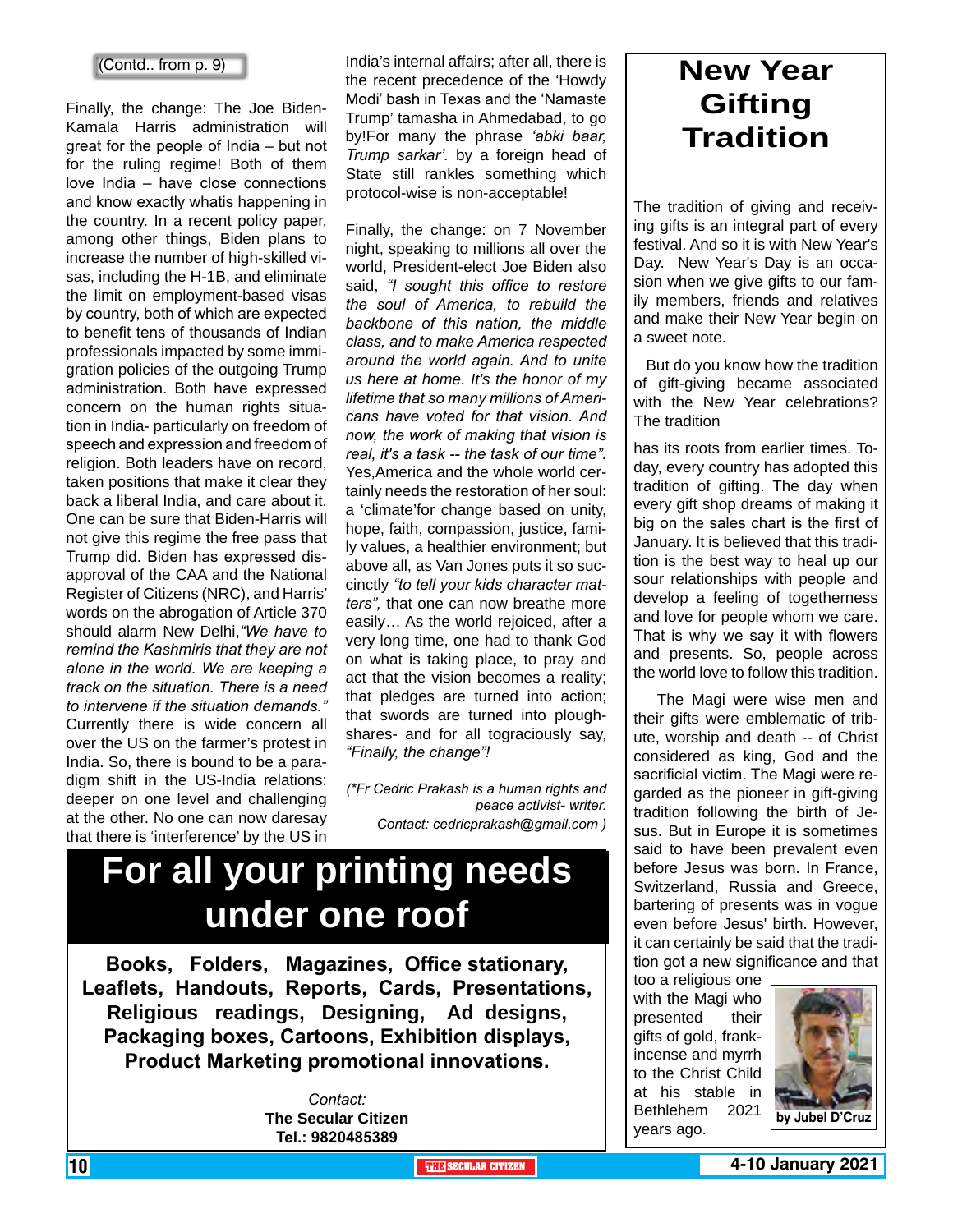### *A New Year Gift With Heartstrings*

#### **Short story**

**This was the worst spell of winter,** as though nature was disturbed at the cruel ways of humans in a rage to destroy the earth with all its as though nature was disturbed at the cruel ways of humans in wonders.

The bitter cold night air was almost unbearable. The sharp winds lashed out at everyone walking the street, with the exception of Derek Parker, the homeless man.

Derek lay huddled under the broad overhead pillars and beams of the giant Parama Island flyover which passed the Calcutta Race Course and swept into the Park Circus seven point crossing. Calcutta wore a dark angry face, as the invisible Corona virus searched for another victim. The silence of fear crept all over the city,

wiping away the cheer of the festival only a few hours away. It was the evening of the New Year.

People were busy with their last minute shopping and others doing extra hours of work to earn a few rupees more.

Derek's life had been a one-way ticket of misfortunes. He lost his job at the bookshop because of the Corona, gave up his rented apartment because he could not pay the high rent, and what little he saved went towards the food expenses. It was the last straw.

The hour was 10.40 p.m. Shoppers were moving fast to get back to their homes. Pockets of emptiness slowly spread along the pathways. Derek could feel his teeth chattering and his stomach growling.

Suddenly, the air split with a loud scream. It was the voice of a woman, and Derek leaped up running towards the sound of the voice. He raced across the pavement with the strong wind lashing his back. He saw a young woman clinging on to her black leather handbag as the man tried to wrench it from her grip.

Like a superhero from a comic book, Derek threw himself on top of the man and threw him down on the paved street. A fight followed and in the snap of a second the thief whipped out a broad blade knife and slashed Derek's right arm as blood squirted like a pea-shooter. The villain dashed away as the homeless man tried to give chase.

"Wait," the woman shouted as she gripped his bleeding arm. "You need to attend to the wound. You are in a bad way."

> He relented to her suggestion. "I'll be all right. Pick up your handbag and go. Go!"

"Please, let me clean the wound, it will need stitches. Don't worry, I am a certified nurse. Come with me, my

home is a few blocks away."

Her apartment was large with a beautiful living room, pantry and toilet. She made him sit on the leather sofa as she rushed around, getting things ready, putting up the hot water, brought a bottle of Dettol, needle and thread, and a roll of cotton and plaster.

It was all over in almost thirty-five minutes. Derek stood up to leave after thanking her.

"Wait. I've put up water for coffee."

Somehow he felt relaxed in this woman's presence. They spoke for a long time bringing up happy moments and sharing each other's past.

"Can you believe it I also stayed on Ri-

pon Street, in Amolia mansion on the second floor." She smiled.

"And I stayed on the ground floor with my parents. How the years have flown. Did you get married?"

"No. I had a good friend, we were very young. When we decided to move to Park Circus, he told me, one day he would return and marry me."

"Can you show me his photograph?"

"Certainly, in those days we only had black and white photos."

She opened a wooden Chester draw and took out a snap. "Here it is, a bit faded, you don't mind?"

"Wait! Wait!" Derek took out his wornaway wallet. "It's the same snap of you and I, see!"

"O my Lord! You are Derek?"

"Yes. And you are Rachel."

The old grandfather's wall clock chimed the hour, twelve times. It was New Year's Day. Crackers and fireworks lit up the dark night and merry voices broke the silence of midnight. You could hear the loud voices of the choir from the nearby parish church. For both of them it turned out to be the happiest New Year of their lives.

"When will we get married?" Rachel laughed out loud.

"We can't till I find a job."

"I have a good job, while you search for a job. Is that all right?" Rachel asked.

"Yes. How about a New Year Wedding on the Fifth of January?" Derek suggested.

"That will be wonderful!" She said, as he wrapped her in his arms.

TRULY, A NEW YEAR GIFT WITH **HEARTSTRINGS** 

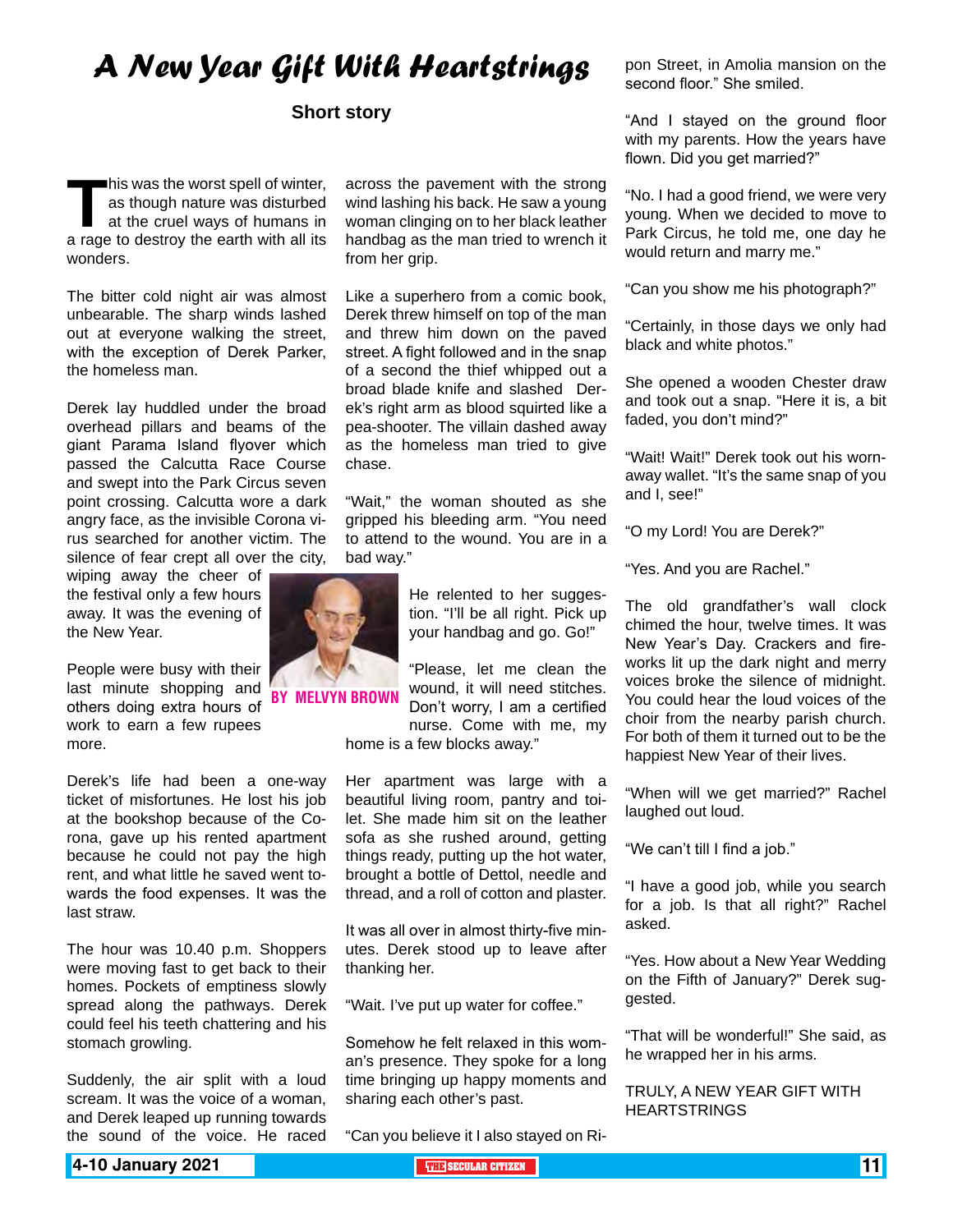'Rahul Bhatia, Chief Executive of Indigo Airlines' the so called cheap airline in India, After arriving in a hotel in Mumbai, went to the bar and asked for a pint of Guinness.

The barman nodded and said, "That will be Rs. 50 please, Mr. Bhatia."

Somewhat taken aback, Rahul replied, "That's very cheap," and handed over his money.

"Well, we do try to stay ahead of the competition", said the barman. "And we are serving free pints every Wednesday from 6 pm until 8 pm. We have the cheapest beer in Mumbai".

"That is remarkable value", Rahul comments.

"I see you don't seem to have a glass, so you'll probably need one of ours. That will be Rs. 150 please."

Rahul scowled, but paid up.

He took his drink and walked towards a seat. "Ah, you want to sit down?" said the barman. "That'll be an extra Rs. 150. You could have pre-booked the seat, and it would have only cost you Rs. 100."

"I think you may be too big for the seat sir, can I ask you to sit in this frame please".

Rahul attempts to sit down but the frame is too small and when he can't squeeze in he complains "Nobody would fit in that little frame".

"I'm afraid if you can't fit in the frame you'll have to pay an extra surcharge of Rs. 250 for your seat sir". Rahul swore to himself, but paid up.

"I see that you have brought your laptop with you" added the barman. "And since that wasn't pre-booked either, that will be another Rs. 300."

Rahul was so incensed that he walked back to the bar, slammed his drink on the counter, and yelled, "This is ridiculous, I want to speak to the manager". "I see you want to use the counter," says the barman, "that will be Rs. 200



please."

Rahul's face was red with rage. "Do you know who I am?" "Of course I do Mr. Bhatia."

"I've had enough! What sort of Hotel is this? I come in for a quiet drink and you treat me like this. I insist on speaking to a manager!"

"Here is his E-mail address, or if you wish, you can contact him between 9.00am and 9.01am every morning, Monday to Tuesday at this free phone number. Calls are free, until they are answered, then there is a talking charge of only Rs. 10 per second, or part thereof".

"I will never use this bar again".

"OK sir, but remember, we are the only star hotel in Mumbai selling pints for Rs. 50.

And that my friends is how Indigo works in India !

\*\*\*\*\*

*Courtesy- Ajay Pillay!*

Three men die in a car accident on Christmas Eve. They all find themselves at the Pearly Gates waiting to enter heaven. On entering they must present something relating to or associated with Christmas. The first man searches his pocket, and finds some mistletoe, so he is allowed in. The second man presents a cracker, so he is also allowed in. The third man pulls out a pair of stockings. Confused at this last gesture, St Peter asks, 'How do these represent Christmas?' Answer: 'They're Carol's.' \*\*\*\*\*

A guy bought his wife a beautiful diamond ring for Christmas.

After hearing about this extravagant gift, a friend of his said, "I thought she wanted one of those sporty fourwheel-drive vehicles."

"She did," he replied. "But where was I going to find a fake Jeep?" \*\*\*\*\*

Q: How did elves climbed up to the top of Santa's Castle? A: Using an "Elf"-evator. \*\*\*\*\*

 Q: How to cats greet each other at Christmas?

A: "A furry merry Christmas & Happy mew year!"

#### \*\*\*\*\*

#### **Lecture Tour with A Difference**

On New Year's Eve, Daniel was in no shape to drive, so he sensibly left his van in the car park and walked home. As he was wobbling along, he was stopped by a policeman. 'What are you doing out here at four o'clock in the morning?' asked the police officer. 'I'm on my way to a lecture,' answered Roger. 'And who on earth, in their right mind, is going to give a lecture at this time on New Year's Eve?' enquired the constable sarcastically. 'My wife,' slurred Daniel grimly.

\*\*\*\*\*

#### **How to Quit Smoking**

Peter, at a New Year's party, turns to his friend, Ken, and asks for a cigarette. 'I thought you made a New Year's resolution to quit smoking,' Ken responds. 'I'm in the process of quitting,' replies Peter with a grin. 'Right now, I am in the middle of phase one.' 'Phase one?' wonders Ken. 'Yeah,' laughs Peter, 'I've quit buying.'

#### \*\*\*\*\*

#### **Classic New Year Poem**

Ring out the old, ring in the new Ring out the old, ring in the new, Ring, happy bells, across the snow: The year is going, let him go; Ring out the false, ring in the true.

> —Alfred, Lord Tennyson. \*\*\*\*\*

What's every parent's favorite Christmas Carol? Silent Night

Where does mistletoe go to get famous? Holly-wood!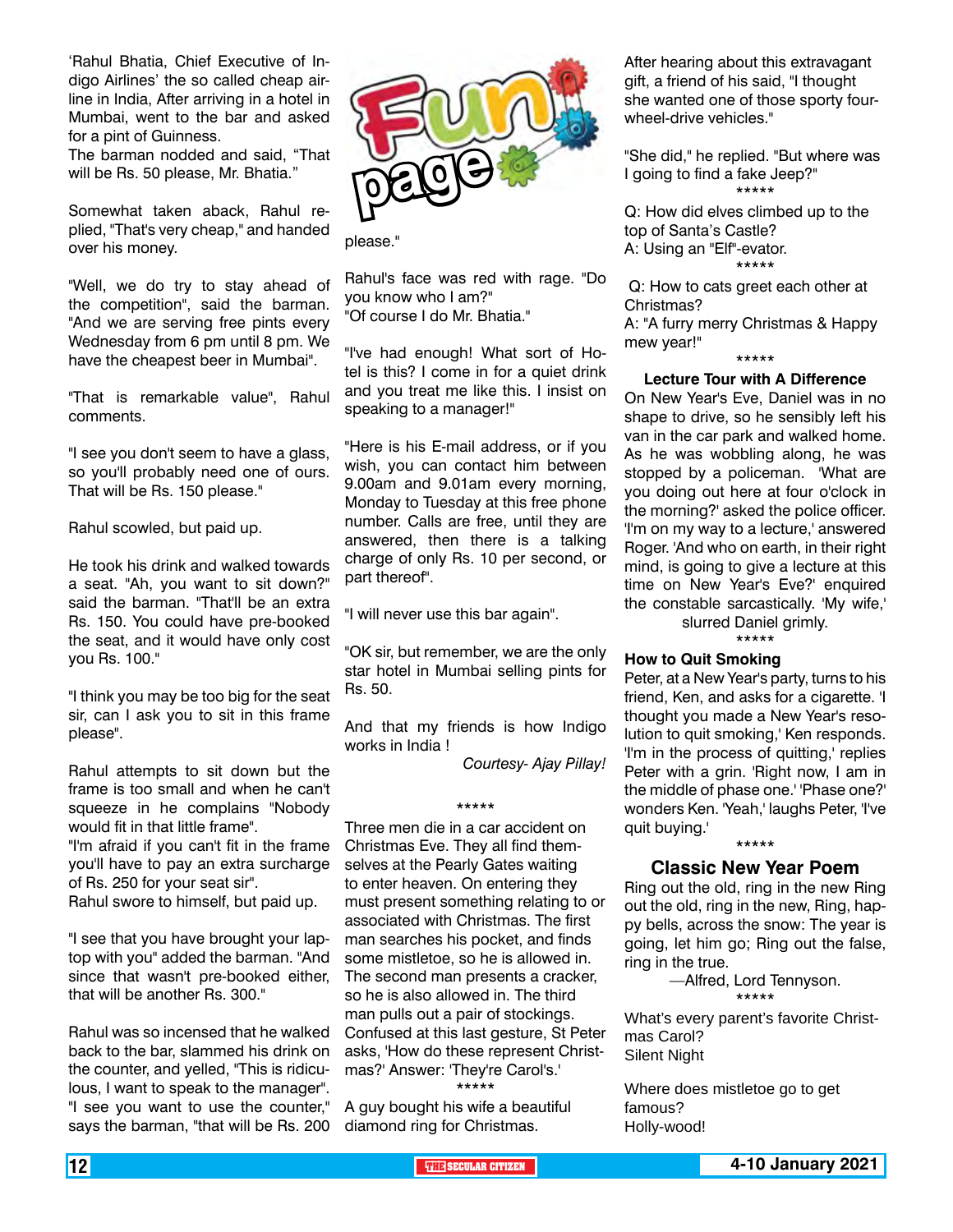# **Sharing Is Caring And Growing**

n 3rd December 2020 the<br>
London based Varkey Foun-<br>
32-year-old Ranjitsinh Disale from London based Varkey Foundation and UNESCO awarded Paritewadi village, Sholapur, in Maharashtra, India; the annual Global Teacher Prize 2020. Ranjitsinh a Government Zilla Parishad Primary school educator is the first Indian to win this prestigious prize of \$ 1 million, from among 12,000 nominations and from over 140 countries around the world. I felt proud that an Indian got this award. What touched a deep chord in my heart was the attitude of this extraordinary, simple and humble village teacher. His prompt and spontaneous response to the prize was to share 50% of the prize money equally among the top other nine finalists from different countries; totally unknown to him! He wanted to scale up and support their incredible work. Not an iota of pride or selfishness, only largesse of heart and generosity in sharing. He considered himself the first among equals and said, *God gives us and so we have to share. Sharing is growing i.e. many more will benefit.*

I pondered these words. God gave us His son Jesus, *Emmanuel-God with us.* Christmastide, the nativity tableau, the incarnation story; all remind and challenge us to live to the full, sharing and growing from what we have received freely and unconditionally. Christmas is certainly a work of salvation and we all need to collaborate with God, by harnessing the creative powers and energies within us. This invites us to witness in and through our lives, to the saving mission of Christ, which in tangible terms means unconditional love and acceptance of any and every situation.

At present, India has the ambience of indigence. With democracy shattered, migrants and the poor are left helpless and pushed to the peripheries to be exploited further. Selfishness spawns in our midst while individualism and a utilitarian mentality are taking over

from concern for the other and for creation. Corruption, injustice, intolerance, communal disharmony, racial and caste discrimination continue to rule the roost. Survivors of human trafficking are oppressed by a culture of silence. Psychopaths walk our streets, often in obscurity, while women are raped, abandoned, humiliated and even killed. In this harsh and demanding world, human greed together with a tepid spirituality has only helped to deaden our human instincts to share, care and grow. Wanton destruction and rapacious forays are made on Mother Earth, with cataclysmic climate changes and a deep sense of uncertainty! Let us not jeopardize the life of future generations.

This Christmas is a *Goldilocks Christmas* as Professor David Christian would perhaps say. Covid 19 and the pandemic is a huge blessing in disguise. Every obstacle presents an opportunity to improve our condition. We are living at a time when the P*lanet is evolving and healing.* We are living in **NOW THE PRESENT MOMENT**the height of spirituality (Eco-Spirituality); **with total dependence on God or the Divine.** Christmas augurs in the certainty of Peace and of a new awakening. This Christmas invites us to witness to God who is with us and within us (Aham Brahmasmi as the Indians would say), to life in abundance, full and free, to repent and reject fake news that divides. We all need to find our voices to raise protests and to stand for living heroes like Fr Stan S.J. and the many others, languishing in jails; who represent strength to witness to faith in the face of decapitation and torture; or the farmers struggling to survive! May this Christmas be a journey to our centre, resulting in *kenosis,* calming the storms of life and unraveling God's plan; ushering in new hope to battle against all odds in humanitarian outreaches, so that sharing the gift of self and caring for one another and for creation, we may all grow, **SOWING SEEDS OF HOPE FOR THE FLOWERING AND BLOS-** **SOMING OF ENDURING PEACE IN THE NEW YEAR 2021. WISHING YOU A BLESSED CHRISTMAS AND NEW YEAR 2021.**

> Dr (Sr) Mudita Menona Sodder RSCJ, Sophia College Campus, Mumbai.

### **Egg Pulao**

#### **Ingredients:**

- 5 egg
- 1 cup boiled basmati rice
- 1 tsp crushed to paste green chillies
- 1 tsp ginger-garlic paste
- 1 chopped onion
- 1/2 cup chopped coriander leaves
- 1 tbsp ghee
- 1 tbsp refined oil
- 1/2 tablespoon salt

#### **Method:**

To make this easy Egg Pulao recipe, take a pan and add ghee in it. Heat it over moderate flame. Once the ghee is sufficiently hot, add the green chili paste and fry it for 30 seconds. Then add in the gingergarlic paste to the green chilli paste and stir-fry for 1 minute on moderate flame.

 Then add the chopped onions and salt to the mixture. Saute the onions till they turn slightly pinkish in hue. Once this is done, break the eggs into the same pan and mix well. Meanwhile, reduce the flame to lowmedium.

 Add the cooked rice in the pan and mix well until all the ingredients are well combined. Cover the pan with a lid and cook for 5 minutes. Once the pulao is properly cooked, transfer it to a serving bowl and garnish it with coriander leaves and serve hot

with green chutney or yoghurt. You can also pair it with Mirchi ka Saalan. Enjoy this Egg Pulao recipe with family and friends. **Sweta D'Cru** 

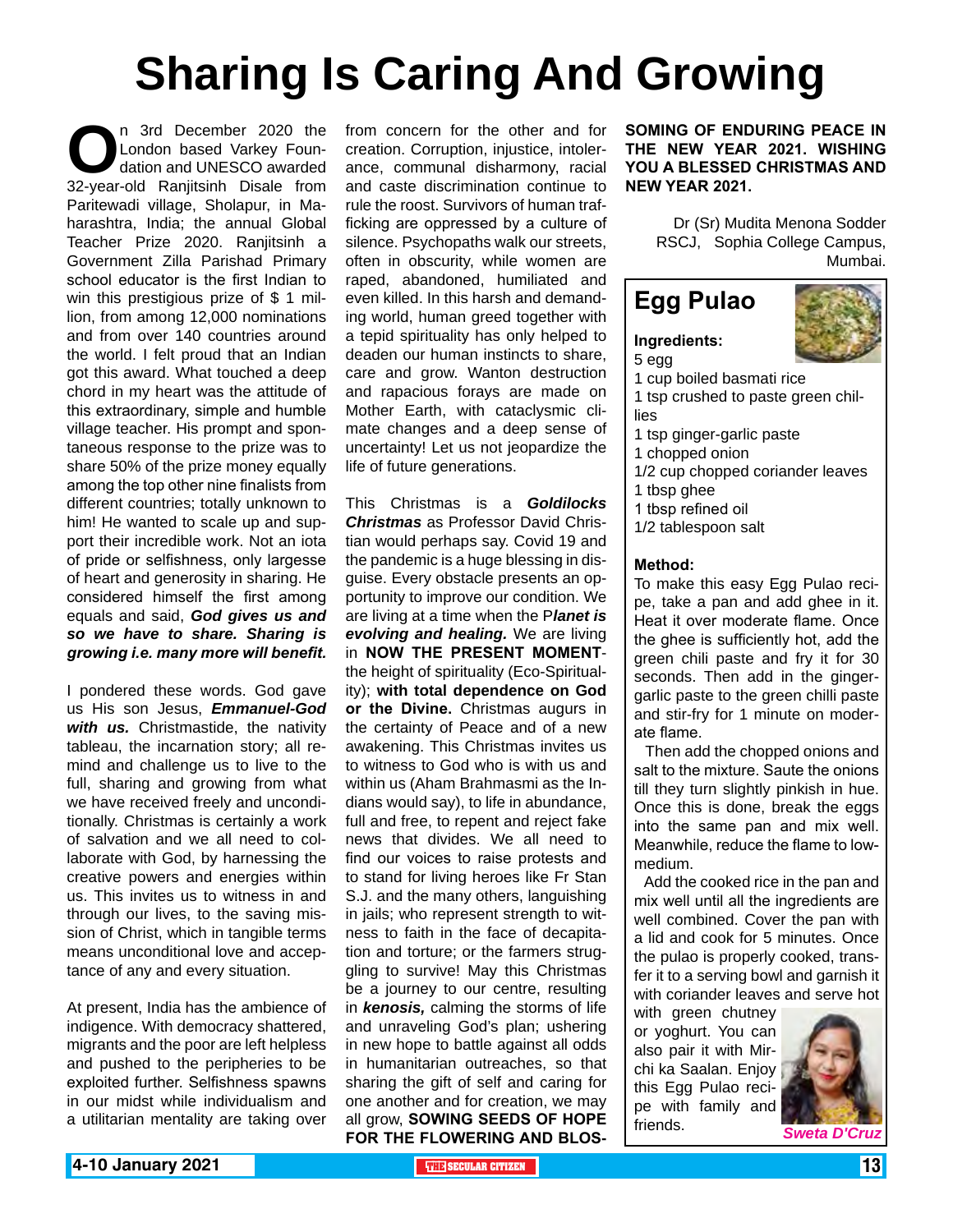## **Denominations Are Abominations**

find the word "denominations"<br>abominable. In an era of competi-<br>tion between different churches, the<br>term was used to distinguish between find the word "denominations" abominable. In an era of competition between different churches, the them. In today's ecumenical era, the term becomes redundant. I would rather call them "Sister Churches". Did not St Paul write to the churches in Corinth, Thessalonica, Ephesus etc? Does not the Book of Revelation talk of the Spirit speaking to the churches (in plural) not in the singular. So shouldn't we too be comfortable with the plurality of churches, rather than insisting on the singularity or superiority of one's own particular church?

History is replete with instances of churches being critical, hostile to and in open competition with each other.

If in 1302 the 189th pope, Boniface VIII, summarily declared that there was no salvation outside the Catholic Church; there are even today, several churches, mostly from the Evangelical stream, that are merrily sending all unbaptised "pagans" to hell. I do not believe in a God that is hellbent on packing "sinners" off to hell.

As a Catholic myself, I will restrict myself to the current teachings of the Catholic Church, especially in the post-Vatican II era. It was a watershed moment in the life of the Church. With its changed self-understanding, it also brought about a tectonic change in its relationship with other churches, religions, the natural and behavioural sciences and the world at large.

This change is most evident in the events of 1054 and 1965. The first was the "Great Schism of the East", when the western churches based in Rome and the eastern ones based in Constantinople (Istanbul today) ex-communicated each other. It took 911 long years for those ex-communications to be lifted by Pope Paul VI

and Patriarch Athenagorus, when they met, warmly embraced and lifted the sanctions in 1965.

The Catholic Church, in the post Vatican II era has come a long way from the sad events of 1054 and 1302. Before that the Catholic Church was like the cat's whiskers, steeped in its own pride and exclusivity, a head and shoulders above other "lesser" mortals. Now it very humbly calls itself "an initial budding forth of God's kingdom" (LG No 5), not a full bloom basking in the sun. She "embraces sinners in her bosom" (LG No 8), not a rarefied puritan, and admits that it is still "a pilgrim", not one that has arrived at its destination. From absolutism it has moved to relativity. This is a crucial change

> reflected in its attitude to others, including the Sister Churches. Of them it says, ""The church recognizes that in many ways she is linked to those who, being baptised, are honoured with the name of Christian" (LG No 15). This is the official dogmatic teaching of the Catholic Church. Unfortunately, there is a yawning

gap between precept and practice.

There are many Catholic priests and bishops in India who are uncomfortable with the relativism and inclusiveness of Vatican II ecclesiology. They are more at ease with the fundamentalist, absolute, binary pre-Vatican ecclesiology of Me or You; not Us. That black or white binary refuses to recognize the various shades of grey.

Jesus' last prayer included an impassioned one for unity. "May they all be one, just as, Father, you are in me and I am in you, so that they also may be in us, so that the world may believe it was you who sent me" (Jn 17:21). Jesus is linking unity with witness value. Conversely, Christian disunity or division is the greatest stumbling block to Christian witness and evangelization.

This is evident in colonial India, where each western church came with its own theological baggage, confusing those who had never heard of Jesus. In contrast, the apostle Thomas in Kerala and St Francis Xavier in Goa were successful, partly because of a unified message. There was no counter witness. We will revert to the Indian church later.

For now let us return to apostolic times. Those who oppose organized religion, derogatorily referred to as churchianity, point to the early Christian community. "The whole group of believers was united, heart and soul; no one claimed private ownership of any possessions, as everything they owned was held in common" (Acts 4:32). This was too good to last. Shortly after, there was a division among Hebrew speaking Christians and the Greek speaking ones (cf Acts 6:1). The second dispute arose between circumcised Jews and proselytes (circumcised Gentile converts to Judaism) and non-circumcised converts on the other. St Peter had to step in to breach the divide (cf Acts 11:1-18). There are several other instances of both Sts Peter and Paul admonishing the neo-converts for their ethnic divisions and personal loyalties.

If in the first flush of apostolic times, when the Holy Spirit was powerfully manifest, unity was at a premium, then how much more difficult is it for us today; bombarded as we are by multiple messages and factors in both history and the present all-pervasive media? It requires both prayer and humility.

The history of Christianity in India is different from that of the west that suffered persecution for 300 years till Emperor Constantine's Edict of Milan in 312 CE, effectively making it a State religion. It was also spared the ignominy of being subjected to Roman, Byzantine, French, German and

(Contd.. on p. 15)



by chhotebhai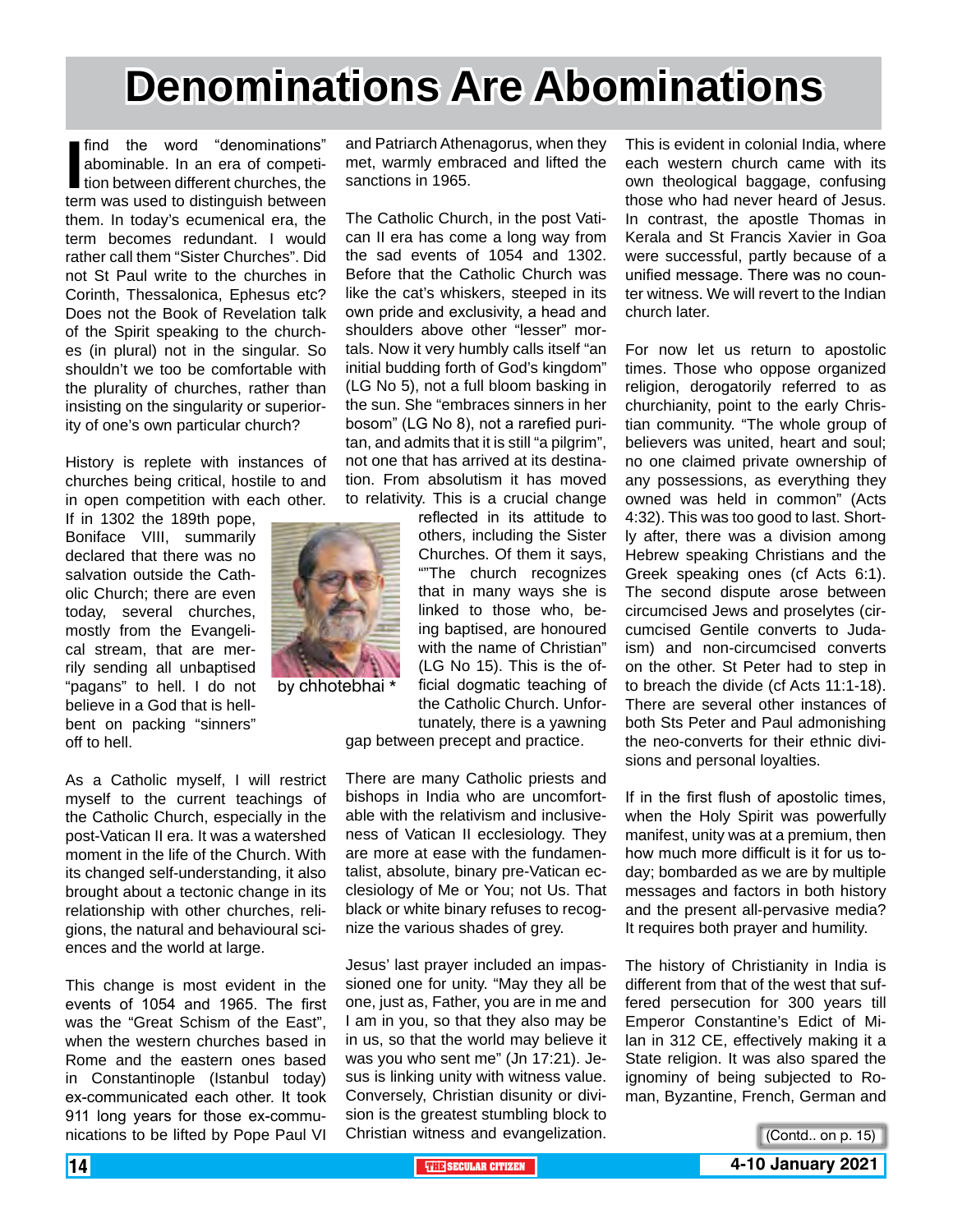#### (Contd.. from p. 14)

Spanish emperors, as also the scars of the Crusades. The infamous Inquisition was limited to a section of Goa.

However, with colonialisation came missionary expansion and various white missionaries toeing the line of the churches of their native lands. It was this conflict that greatly contributed to the failure of Christianity to make its presence felt in India. When I was in Jyotiniketan Ashram, Bareilly, we had an ecumenical meeting. I recall the words of Rev Kenneth Sharp of the Brotherhood of the Ascended Christ, an Anglican order. He said that we may be divided in thought or belief, but we can always be united in service where there is no room for dispute. Some years later when I had organized an ecumenical meeting under the aegis of the Kanpur Catholic Association, the main speaker, Dr A.B.K. Sebastian of Christ Church College said that in India there was no need to perpetuate the divisions of European Christianity. Words of wisdom.

It is for this reason that Pope Francis refuses to get sucked into theological hair splitting. He prefers to directly reach out to people, saying that we should leave the debates to the theologians. In a joint gathering of Catholics and Lutherans somebody asked him a tricky question – "Whom do you prefer – Catholics or Lutherans?" Pat came the reply, "I equally dislike lukewarm Catholics and Lutherans". It reminds one of how the Pharisees tried to trap Jesus by asking him if it was proper to pay taxes to Caesar? (cf Mat 22:21).

Pope Francis has repeatedly adopted a pastoral, rather than a dogmatic approach to complex issues. He gave the telling example of the field hospital in battle. You don't stop to check the injured soldier's cholesterol or sugar levels. You first bandage his wounds. In his latest encyclical "Fratelli Tutti" he talks at length about the Good Samaritan, a detested "other". Jesus upholds him as a paragon of virtue (cf Lk 10:25 ff).

This doesn't mean that Christian churches may do as they please, often pulling in opposite directions. St Paul gave us two beautiful analogies of the church as a body and as a bride (cf I Cor 12:12-30, Eph 5:23). Both indicate some kind of organic unity and bonding, if not exactly organizational. Interestingly, Jesus himself never used the word "church"; though some English translations use it (cf Mat 16:18 & 18:17). The actual Hebrew word used by Jesus was "qahal" that meant a community or assembly of believers. The Greek word "ekklesia" from which the English word "church" is derived, also has the same meaning.

However, there is an evolution discernible in the New Testament itself. In the Acts of the Apostles the word "church" is used 23 times, and in the Pauline letters 65 times! So obviously, as the community grew, it needed to be better identified. For those critics of churchianity that say that Jesus never founded a church and personal discipleship would suffice, I give the example of a human embryo. It is just a few cells, with no head, hands or feet. Yet it bears all the intrinsic qualities of a baby and later an adult. So too with the church. It grows and evolves and sometimes mutates because of external influences. This should not detract from the reality that Jesus wanted his disciples to have some form of spiritual, organic and organizational unity.

This can never be fully achieved. If the apostles failed with small numbers and no excess baggage, then we have a slim chance of getting there. This should not deter us from moving forward as pilgrims seeking to convert the bud into a full bloom, while embracing sinners in its bosom.

Management gurus teach us about areas of concern and areas of control. I may be concerned about the world economy, over which I have little control. But I do have control over my own domestic budget. Instead of bemoaning my inability to transform the world, let me first address what is within my control. Many Christians may feel that they are facing insurmountable odds in climbing the treacherous mountain of Christian unity. They then despair. Let alone the Evil One, even sociologists, psychologists and political pundits tell us that despair is the easiest way to accept the inevitable (like a Trump or Modi) and be resigned to one's fate. However, the Holy Spirit spurs us to action. That is why I reiterate that humility and prayer are pre-requisites for Christian unity.

Like Pope Paul VI and Patriarch Athenagorus let us begin by warmly embracing each other and stop seeing each other as antagonists. There are two steps that we can adopt immediately. The first is to stop criticising each other. The second is stop "sheep stealing", grabbing disgruntled or dissatisfied members from sister churches, especially from what are described as the "mainline" churches like Catholics, CNI/CSI and Methodist. They are soft targets for preying evangelical churches. Not that they are the only culprits. Catholics do the same with their superior organisation and financial resources. This has been widespread in the Punjab, Uttarakhand and North East regions. It must stop. If at all some of us are determined to increase the number of Christians through conversions, then let them go out and share the message with those who have not heard it, rather than sheep stealing.

I became starkly aware of the divisions among Christians when I visited the Holy Land in 1980. Not only were there divisions among Christians, Jews and Muslims; there were scores of them among Christians themselves. The worst example of this was the Holy Sepulchre. The six feet slab has three altars; one belonging to the Catholics and the other two to different Orthodox churches, possibly Greek and Armenian. When celebrating the Holy Eucharist at these altars the respective priests must ensure that their hands do not extend beyond their allotted two feet. It is scandalous.

Nevertheless I would like to end on a positive note, again from Jerusalem. I

(Contd.. on p. 18)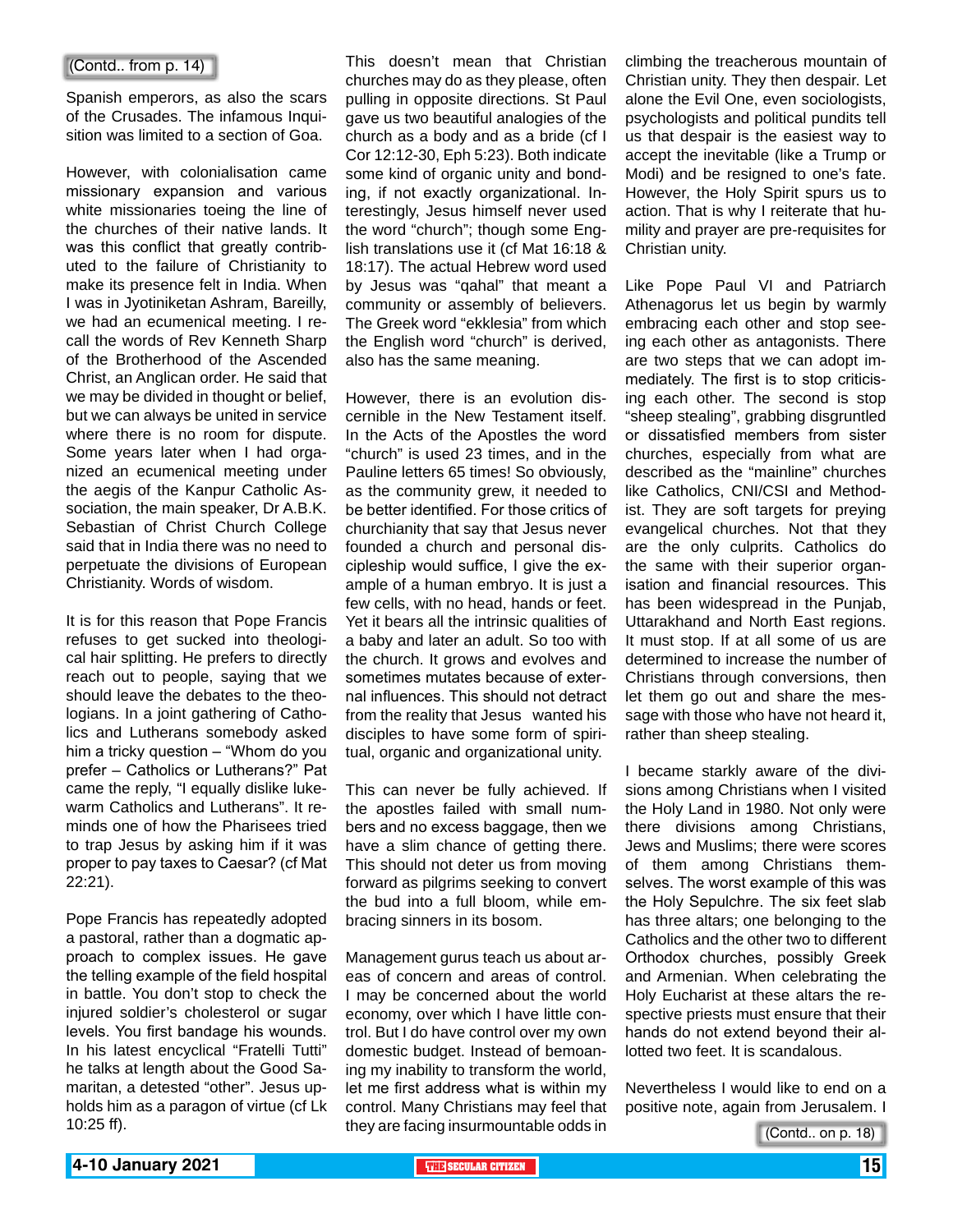## **Royal Christian Family MATRIMONIALS - GROOMS**

**7097. MUMBAI :** Mangalorean Roman Catholic Bachelor, (Born in October 1991), Ht. 5' 11", Wt. 97 kgs, WheatishComplexion, Edn. B.Com., working as Sr. Account Recievable in private company. Contact email : dsouzadonald11@gmail.com

**7185. MUMBAI :** Goan Roman Catholic Bachelor, (Born in October 1984) Ht. 5' 10", Wt. 72 kgs, Wheatish Complexion,Edn. B.Com., working for Bank. Contact email : spydee321@ gmail.com

**7088. MYSORE :** Mangalorean Roman Catholic Bachelor, (Born in March 1983), Ht. 5' 9", Wt. 70 kgs, Fair Complexion, Edn. MBA. Marketing. well employed. Contact email : vishwasturners@yahoo.com

**7184. U.K. :** Goan Roman Catholic Bachelor, (Born in April 1990) Ht. 5' 7", Wt. 65 kgs, Wheatish Complexion, Edn. B.Com., working as a Credit Control in Private company in U.K. Contact email : troyt007@gmail.com

**7079. MUMBAI :** Mangalorean Roman Catholic Bachelor, (Born in December 1962), Ht. 5' 5", Wt. 67 kgs, Fair Complexion, Edn. B.Com., Inter MBA, working as a Manager. Contact

email : archielewis.al@gmail.com

**7183. MUMBAI :** East Indian Roman Catholic Bachelor, (Born in February 1991) Ht. 5' 11", Wt. 86 kgs, Wheatish Complexion, Edn. PGDM and BMS., working as a Relationship Manager. Contact email :

ritadhawan10@gmail.com

**7077. MUMBAI :** Mangalorean Roman Catholic Bachelor, (Born in March 1987), Ht. 5' 10", Wt. 80 kgs,

#### **Important Notice**

Telephone no. of candidate will be printed only with the consent of members. For Tel. Nos. Please contact: +91- 9820473103 / 9820485389 or Email : royalchristianfamily@gmail.com

Wheatish Complexion, Edn. B.Com., working as a Manager. Contact email : leroy2266@gmail.com OR Mob: 9503282306

**7113. POONA :** Tamilian Roman Catholic Bachelor, (Born in December 1982), Ht. 5' 6", Wt.65 kgs, Fair Complexion, Edn. B.Com., working in Logistic Co. in **DUBAI**. Contact email : shantasam1955@gmail.com

**7068. MUMBAI :** Mangalorean Roman Catholic Bachelor, (Born in June 1983), Ht. 5' 5", Wt. 58 kgs, Wheatish Complexion, Edn. HSC, working as a Customer Service. Contact email : cynthiadalmeida83@gmail.com

**7047. MUMBAI :** Goan Roman Catholic Bachaelor, (Born in November 1982), Ht. 5' 5", Wt. 65 kgs, Wheatish Complexion, Edn. B.Com., C.S. in Process, having family business. Contact email : mail.soj@gmail.com

**7052. MUMBAI :** Mangalorean Roman Catholic Bachelor, (Born in June 1977), Ht. 5' 6", Wt. 72 kgs, Wheatish Complexion, Edn. B.A., Retail Management, working as a General Manager. Contact email : albert.pinto2006@gmail.com

**7049. CANADA :** Goan Roman Catholic Bachelor, (Born in June 1986), Ht. 5' 11", Wt. 85 kgs, Wheatish Complexion, Edn. BE (Computer), working in CANADA in a Non IT Field Seeks a working girl in Canada and holding a PR Visa.Contact email : anniedrz@gmail.com

**7045. CANADA :** Mangaloren Roman Catholic Divorcee, (Born in September 1985), Ht. 5' 5", Wt. 68 kgs, Wheatish Complexion, Edn.B.Sc., Hotel Man-

To Place Your Matrimonial Advertisement Call: +91 - 9820485389 or 9820473103

\* Check your email at least once a week. Members are requested to inform us when they are settled, so that publication of agement, having permanent Resident. Contact email : bmathias88@gmail.com

**7041. MUMBAI :** Goan Roman Catholic Bachelor, (Born in July 1985), Ht. 5' 7", Wt. 65 kgs, Wheatish Complexion, Edn. 10th Std., working as a Plant Operater. Contact email : ronnydsouza075@gmail.com

**7025. MUMBAI :** Mangalorean Roman Catholic Bachelor, (Born in May 1992), Ht. 5' 8", Wt. 56 kgs, Fair Complexion, Edn. B.E. (IT), working as a Software Developer. Contact email : kevin92ster@gmail.com

**7040. MUMBAI :** Goan Roman Catholic Bachelor, (Born in October 1991), Ht. 5' 5", Wt. 65 kgs, Fair Complexion, Edn. B.C.A., MBA Pursuing, working as a GIS Analyst in MNC. Contact email :

ronaldpereira1210@gmail.com

**7050. LONAVLA :** Mangalorean Roman Catholic Bachelor, (Born in November 1985), Ht. 5' 9", Wt. 75 kgs, Fair Complexion, Edn. MBA., working. Contact email :

dsouza\_adrian@yahoo.co.in

**7039. MUMBAI :** Goan Roman Catholic Bachelor, Handicap - slight Scoliosis - taking treatment, spine slightly curved. (Born in September 1976), Ht. 5' 4", Wt. 45 kgs, Wheatish Complexion, Edn. B.A. Computer Prog. / Hair Designer, Having own business. Contact email : reginarodrigues634@gmail.com

**7032. MUMBAI :** Mangalorean Roman Catholic Bachelor, (Born in November 1977), Ht. 5' 6", Wt. 72 kgs, Fair Complexion, Edn. Degree in Electronics and Telecommunications, working as Telecom Engineer. Contact email :

franky54@rediffmail.com

**If not settled within a year, renew your membership atleast two months in advance to continue the service uninterrupted.**

their details can be discontinued.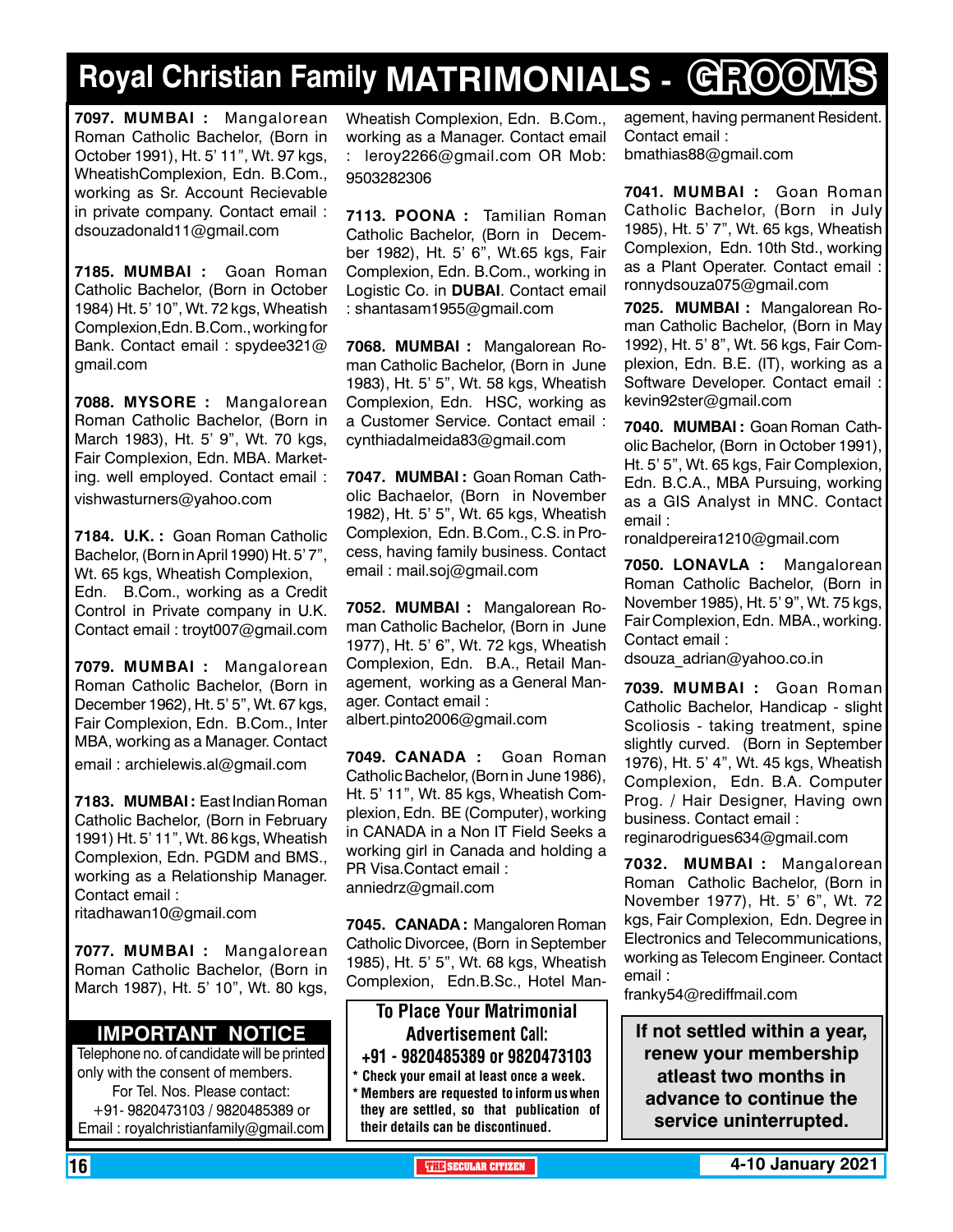## **Royal Christian Family MATRIMONIALS - BRIDES**

**7182. MUMBAI :** Mangalorean Roman Catholic Spinster, (Born in October 1992), Ht. 5' 4", Wt. 72 kgs, Wheatish Complexion, Edn. B.Com., C.A., working as Asst. Manager in TATA Company. Contact : email : matrimonialp27@gmail.com

**7143. MUMBAI :** Goan Roman Catholic Spinster, (Born in April 1987), Ht. 5' 4", Wt. 75 kgs, Wheatish Complexion, Edn. M.A. (Literature) working as a Sales & Marketing Manager. Contact email : irisedsouza@gmail.com

**7156 MUMBAI :** Mangalorean Roman Catholic Spinster, (Born in November 1993), Ht. 5'1", Wt. 65 kgs, Fair Complexion, Edn. MBA., working in an IT Company as an Executive Assistant. Contact email : mumbai.lavi@ gmail.com

**7142. MUMBAI :** Roman Catholic Spinster, (Born in December 1981), Ht. 5'3", Wt. 62 kgs, Very Fair Complexion, Edn. MBA (HR) working as a HR Associate. Contact email : sunrays1227@ gmail.com

**7160. MUMBAI :** Mangalorean Roman Catholic Spinster, (Born in September 1988), Ht. 5' 7", Fair Complexion, Edn. BMS, working as a Senior Merchandiser in a Global Retail Company in Dubai. Contact email : prislobo10@gmail.com

**7141. MUMBAI :** Affluent business family Protestant Spinster, (Born in November 1995), Ht. 5', Wt. 55 kgs., Fair complexion, good looking, Edn., M. Pharma, Student. Contact email : saloni.1995naik@gmail.com

**6741. MANGALORE :** Mangalorean RC spinster, 26 years, 5' 3", Doctor, Qualification : MD. Very fair and beautiful. Belongings to an affluent business family. Email : sona68500@gmail.com **7139. MUMBAI :** Maharashtrian Protestant Spinster, (Born in May 1993), Ht. 5' 3", Wt. 47 kgs, Fair Complexion, good looking, Edn. B.Com., working as a Sr. Advisor in MNC.

**Royal Christian Family Helps In Choosing The Right Life-Partner Serving Since 41 Years** Contact email : shirley.jadhav@gmail. com

**7126. U.S.A. :** Mangalorean Roman Catholic Spinster, (Born in January 1992) from Mumbai, Ht. 5' 7", Wt. 60 kgs, Fair Complexion, Edn. B.E. (Computers) from Mumbai, M.S. (Information Systems) from US. Possesses H1B visa and is working as a Technical Analyst with an MNC in USA. Contact email : wilfyjoy1315@gmail.com or call +91 98603 02527 / + 91 9970172527 **7137. MUMBAI :** Karnataka Protestant Spinster, (Born in January 1996), Ht. 5' 5", Wt. 54 kgs, Wheatish Complexion, Edn. B.Com., working as an Accountant. Contact email : sujatareddy209@gmail.com

**7066. MUMBAI :** Mangalorean Roman Catholic Spinster, (Born in June 1987), Ht. 5' 4", Wt. 78 kgs, Fair Complexion, Edn. B.E., (EXTC) M.S. (International Business Management), working as a Consulting Manager. Contact email : l2018anselm@yahoo. com

**7128. MUMBAI :** Affluent business family R.C. East Indian Spinster, (Born in 12-04-1988), Ht. 5' 2", very beautiful and pretty. Edn. MS General Surgeon, Doctor by profession. Contact email : drvd2019@gmail.com

**7140. MUMBAI :** Mangalorean Roman Catholic Spinster, (Born in November 1991), Ht. 5' 3", Wt. 63 kgs, Wheatish Complexion, Edn. Graduation (BBI), working for a Private Bank as a Deputy Manager. Contact email : glendamisquith9@gmail.com

**7127. MUMBAI :** Goan R.C. Spinster, (Born in December 1992), Ht. 5' 5", Edn. Ph.D., Student. Contact email : exmi2019@gmail.com

**7153 MUMBAI :** Mangalorean Roman Catholic Divorcee, (Born in May 1987), Ht. 5'2", Wt. 60 kgs, Wheatish Complexion, Edn. B.Sc., IATA, Pursuing B.Ed., working as a Travael Consultant. Contact email : greshma.

**Important Notice** Telephone no. of candidate will be printed only with the consent of members. For Tel. Nos. Please contact: +91- 9820473103 / 9820485389 or Email : royalchristianfamily@gmail.com

saldanha@gmail.com

**6642. MUMBAI :** Goan Roman Catholic Divorcee, (Born in September 1979), Ht. 5' 3", Wt. 65 kgs, Fair Complexion, Edn. B.Com., working as a Customer Service professional. Contact eamil : sav\_mon@yahoo.com Tel.No. 8291001606

**7069. MUMBAI :** Tamilian Roman Catholic Spinster, (Born in April 1992), Ht. 5' 3", Wt. 50 kgs, Fair Complexion, Edn. B.Sc., Nursing, Staff Nurse. Contact email : mpchandran68@gmail.

com Mobile : 9820041633

**7138. MUMBAI :** Mangalorean Roman Catholic Spinster, (Born in December 1984), Ht. 4' 11", Wt. 56 kgs, Wheatish Complexion, Edn. B.A., working as an Executive Assistant (Secretary). Contact email : labinajena@gmail.com

**7098. MIRAJ :** Protestant Spinster, (Born in November 1983), Ht. 5' 4", Wt. 52 kgs, Wheatish Complexion, Edn. Masters in Dental Science, Doctor by profession. Contact email

: dprebentisch@yahoo.com

**7123. MUMBAI :** Mangalorean Roman Catholic Spinster, (Born in December 1987), Ht. 5' 2", Wt. 58 kgs, Wheatish Complexion, Edn. B.Com., CS., M.Sc., working as a Sr. Manager Programmer. Contact email : r.douza. co@gmail.com

**7082. MUMBAI :** Tamilian Roman catholic Spinster, (Born in September 1985), Ht. 5', Wt. 50 kgs, Wheatish Complexion, Edn. 12th std., working as a sales girl in Big Store. Contact

email : susanmoses1385@gmail.com

**Registered members can publish their ad in all the 50 issues in a year for Rs. 8000 only.**

If you wish to publish your matrimonial classified advertisement in all the 50 issues in a year, you can do so for an amount of Rs. 8000 only.

### To Place Your Matrimonial Advertisement Call:

- +91 9820485389 or 9820473103
- \* Check your email at least once a week. \* Members are requested to inform us when they are settled, so that publication of their details can be discontinued.

**4-10 January 2021 • THE RESERVE SECULAR CITIZEN THE** SECULAR CITIZEN **17**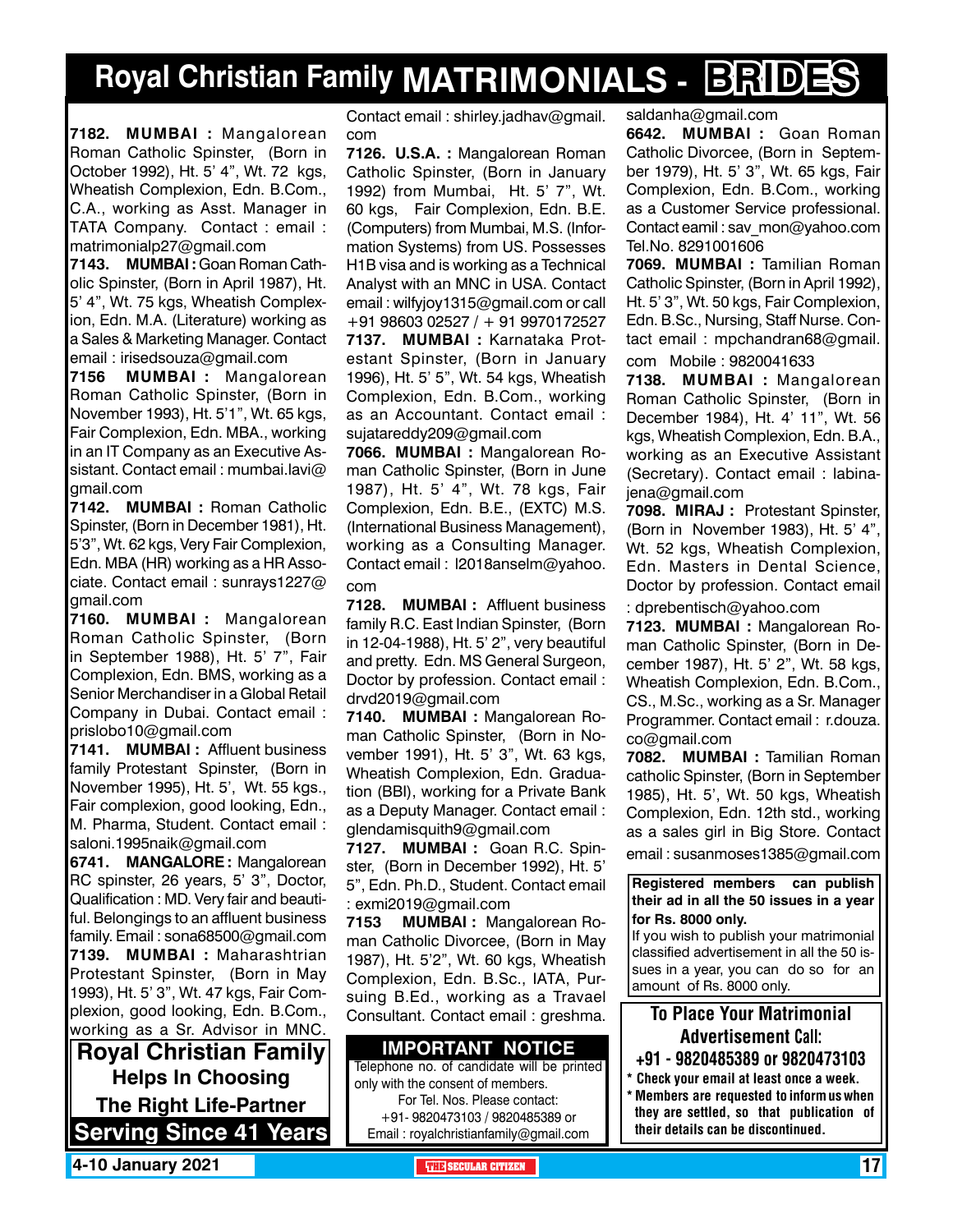## **A Loving God In Difficult Times** and Contail from p. 15)

Loving<br>God<sup>in</sup>

**Difficult** 

**Times** 

**JOHN ALEXANDER SDB** 

*By Father John Alexander SDB, PhD*

*REVIEWED by Ladislaus Louis D'Souza PAULINE PUBLICATIONS, 143 Waterfield Road, Bandra West, Mumbai 400050 ISBN 978-81-9442499-6-8 / Pp 151 / INR 110.00*

The tiny, invisible Corona virus has been on the rampage across the

world for nearly a year now or perhaps longer, our country itself facing the brunt of its effects for several months, with a lockdown imposing a stay-indoors phenomenon that has ensured a complete change in every facet of life. Travel grinding to a standstil, education took a backseat, religion going for a royal toss, leaving the high and mighty, the poor and the lowly, not excluding pope, premier and pauper wondering as to

what to make of the agony and death surrounding us, in the process bringing the very existence of God and the effectiveness of His presence in our lives into question. What the heck is God doing in the mighty tough times that we are roughing through? What type of God have we, indeed! Better still, what kind of a God do I believe in at all—a magical God who promptly wipes away human suffering and, drying our tears, leads us all into a comfort zone? Or a God who challenges me by suffering with me, giving me hope that leads me to experience an urge for immense love and mercy for my fellow humans? Seen in this light, A LOVING GOD IN DIFFICULT TIMES, a product of the ongoing COVID-19 Pandemic, is a book that

comes to soothe frayed nerves with words both human and divine.

Ably drawing our attention to how people down the ages have overcome struggles and difficulties trusting in God's power and mercy, in the process assuring us that we too shall likewise overcome the present traumatizing situation, the contents of this inspiring little book can be read in one single sitting or piecemeal, i.e. chapter by chapter. Interestingly, the lifechanging comments and reflections

by Fathers Stanislaus Swamikannu SDB, Jerry Rosario SJ, Daniel Ambrose SDB, Edwin George SDB, Alphonse Philip SDB, Bosco Francis SDB, Sisters Metri Amirtham SCC and Javaceli FMA, make A LOVING GOD IN DIFFICULT TIMES a book of solace and comfort that brings to light God's loving nature that feels profoundly for suffering humanity. This to the extent that Father [Dr] Edwin George could confidently say, "Realistically speak-

ing, thanks to COVID-19 for creating a 'miracle' moment in the history of humanity at this time of our existence in the third millennium, everyone stayed home probably for the first time both qualitatively and quantitatively" (p 111).

 The pocket-sized book can either be read in a single sitting or by reflecting over every chapter piecemeal. Graphically, the crown of thorns on the cover of A LOVING GOD IN DIF-FICULT TIMES very aptly has the last word so to say, serving as it does as a link between the suffering of humanity and the suffering of God, clearing all misconception concerning God's care for His human creation and the totality of our trust in God!

#### (Contd.. from p. 15)

archbishop, at the behest of Rev Murray Rogers, the founder of our ashram in Bareilly, who had since relocated to Jerusalem. It was during Holy Week itself. On Holy Thursday we attended a Catholic service. It was presided over by a bishop of the Melchite (Greek) Rite. The choir was led by French speaking Vietnamese nuns. Rev Rogers was an Englishman, a pastor of the Anglican Church, who wore ochre robes and lived like an Indian. He was vegetarian and regularly used Hindu texts in his own liturgy. And there I was, an English speaking Indian of the Latin Rite! Could that congregation have been more catholic (universal)?

For the Easter vigil we again attended a Catholic service presided over by an African cardinal. Later during coffee there was a blackboard on which people from different countries wrote Easter greetings in their native languages, mostly in the Roman script. I wrote in Devanagari script in Hindi at the top of the board "Jai Sri Yesu". It caught the eye of the cardinal. He immediately asked me where I was from and was thrilled to know that I was Indian.

After coffee we proceeded to the Russian Orthodox Church presided over by the Patriarch himself. At that time Christianity was still banned in the communist Soviet Union. A ninetyyear-old retired army general was playing the organ. It was about 3.00 a.m. but the service was still warming up for the few elderly people there. I could not but wonder at some churches' inability to adapt to the times. Many of us fossilised Christians are in urgent need of perestroika, glasnost and aggiornamento (opening up and updating to change).

In this season of Advent let us prayerfully and humbly listen to what the Spirit is saying to the churches (Rev 3:22), for denominations are an abomination for the disciples of Christ today.

*•Much of this information is contained in the writer's forthcoming book "The Jerusalem Code".*

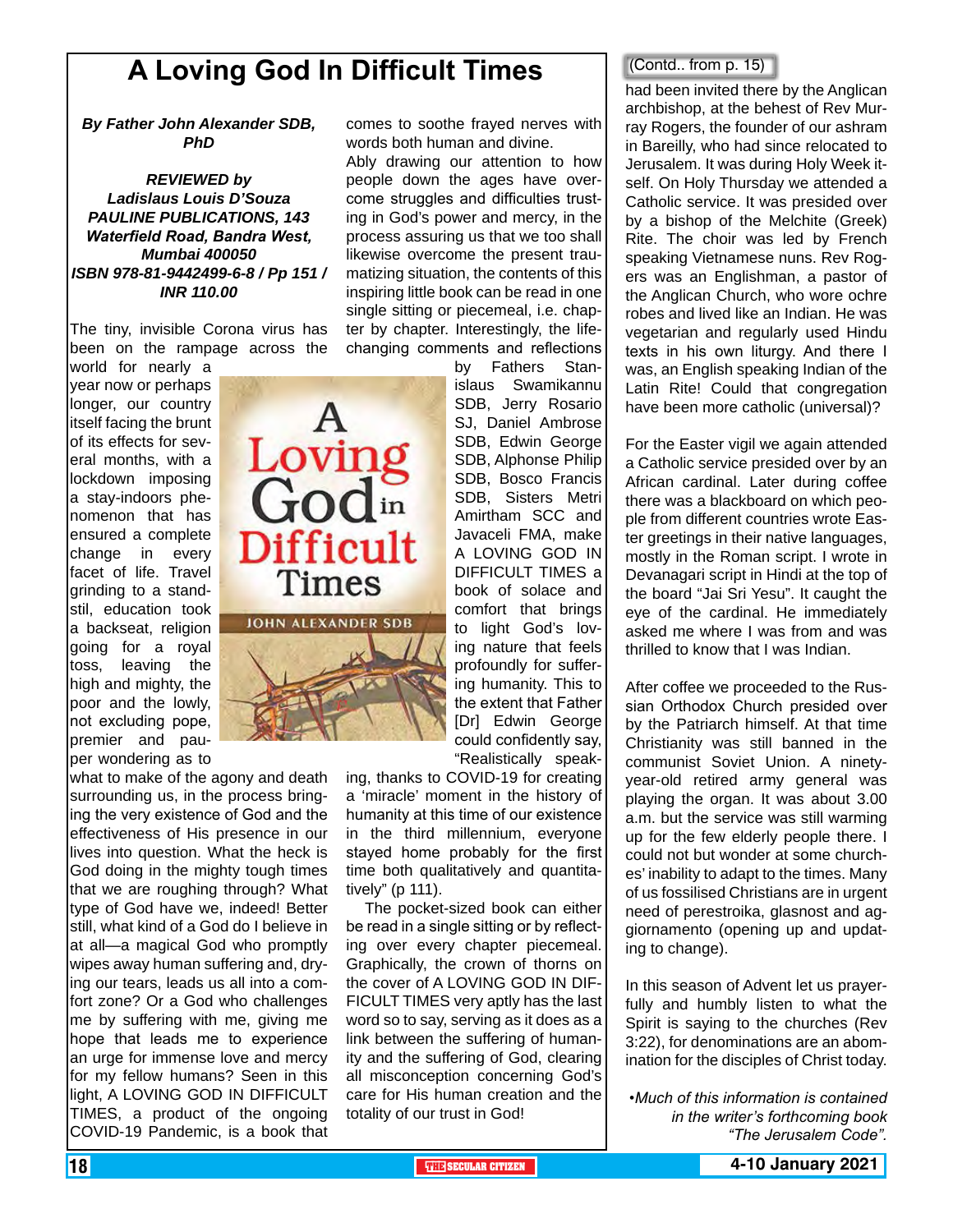*Vilas, Can There Be No Love Without Sex? Can There Be No Touch Without Lust?*

## **It Was A Friendship, Mom, A Pure Emotion**.

**The State Transport bus took a**<br>
sharp turn and entered the vil-<br>
lage Gopur; and a series of<br>
memories of his home town gushed sharp turn and entered the village Gopur; and a series of into Vilas' mind. He looked at his wife sitting on the next seat. She too looked lost in the thick jungle of the bygone days. Their son, Naveen at the window, was just drinking in the village scenes for the first time. Gopur was getting ready for the Christmas midnight celebration.

Vilas had deserted his home town ten years ago and had never once returned to it. His father died when he was only five, and his elder brother, *Fr. Michael G.*  Prashant, was seven. His mother Sonia with her job as

a peon in the school bravely brought them up. Of course, her cousin Madhav was a great support -in every sense. He was a rich man. But besides the financial support, he used to visit the family every week and sometimes spend a day just being with the family. On special occasions he would even spend a night there.

Years passed by. Prashant declared he won't get married. Vilas married Meena, from a neighbouring village. Being new in the village, Meena heard gossip in the village. People had begun to talk about Sonia's relationship with Madhav. One day she opened her mind to Vilas.

"Have you never heard people gossiping about Uncle and Mummy?"

"Yes. You too do not give much importance to it."

"Who is he?"

"Mummy's cousin."

"They say, Mummy was engaged to him once. It broke."

*A CHRISTMAS STORY*

"That's news for me!"

"I have to listen to such 'serials'! Vilas, better stop that uncle's visits here. I cannot bear anymore that bizzare talk!"

Vilas reported to Bada bhai, Prashant.

*Vasai*

But self-made philosopher Prashant simply brushed it aside as cheap Gao-gappaa. Being a mature person, he even gave Vilas a sermon with the example of St. Joseph who suspected Virgin Mary, the Mother of Jesus. Finally the Angel had to appear to

clarify his doubts. Vilas, The darkness of a night is nothing. Just a little candle can drive it away! But the darkness of the human mind? ...in our hearts? Despair, hatred, jealousy, passions, prejudice... They blind us more seriously. That's like a 'yoke', a `rod', and `invading army', in the language of Prophet Isaiah. ...

But Meena could no longer bear the bad repute of the family. She threatened to leave the house if no steps were taken against nonsense. One day Meena announced, "Vilas, uncle was here last night."

"Yes, we were all chatting together with him till midnight. You could have joined us."

"You all want his money. You don't care a bit for the shit the people talk about us!"

"Look Meena, you are listening to our neighbor too intently. When Prashant started earning, Mummy stopped taking any help from Uncle. And I swear I have never noticed any nonsense in his behavior."

"They are lovers!"

"Meena! That's enough!"

Meena was not to be cowed down. She roared, "It's I who now says, `That's enough!' My Mom too heard villagers are calling this house a brothel!"

"I have complained to Dada, several times, Meena."

"What did the maharaj say?" "As usual: Keep watch in the night if you want; but do not hurt Mummy by false allegations."

"And you believed him?"

"I won't believe unless I see nonsense for myself."

"O. K. You wait for a proof. I am leaving the house!

The very next day Meena left for her mummy's house in the next village. Vilas was caught between mummy and Meena. The day came soon to see a proof. That was a 24th of December. Meena suspected. She sent Vilas home to see a proof for himself! He was just following Maadhav as he approached the house. He heard the conversation-

"Prashant, ... Prashant,"

"Prashant is gone to the office, Maadhav."

"I know that. Prashant is another name for you, Sonia."

"I was eagerly waiting for you today. Happy Christmas!

"Already? It's only 10 in the morning."

"My Christmas begins with your darshan. Why so late?"

(To be contd...)